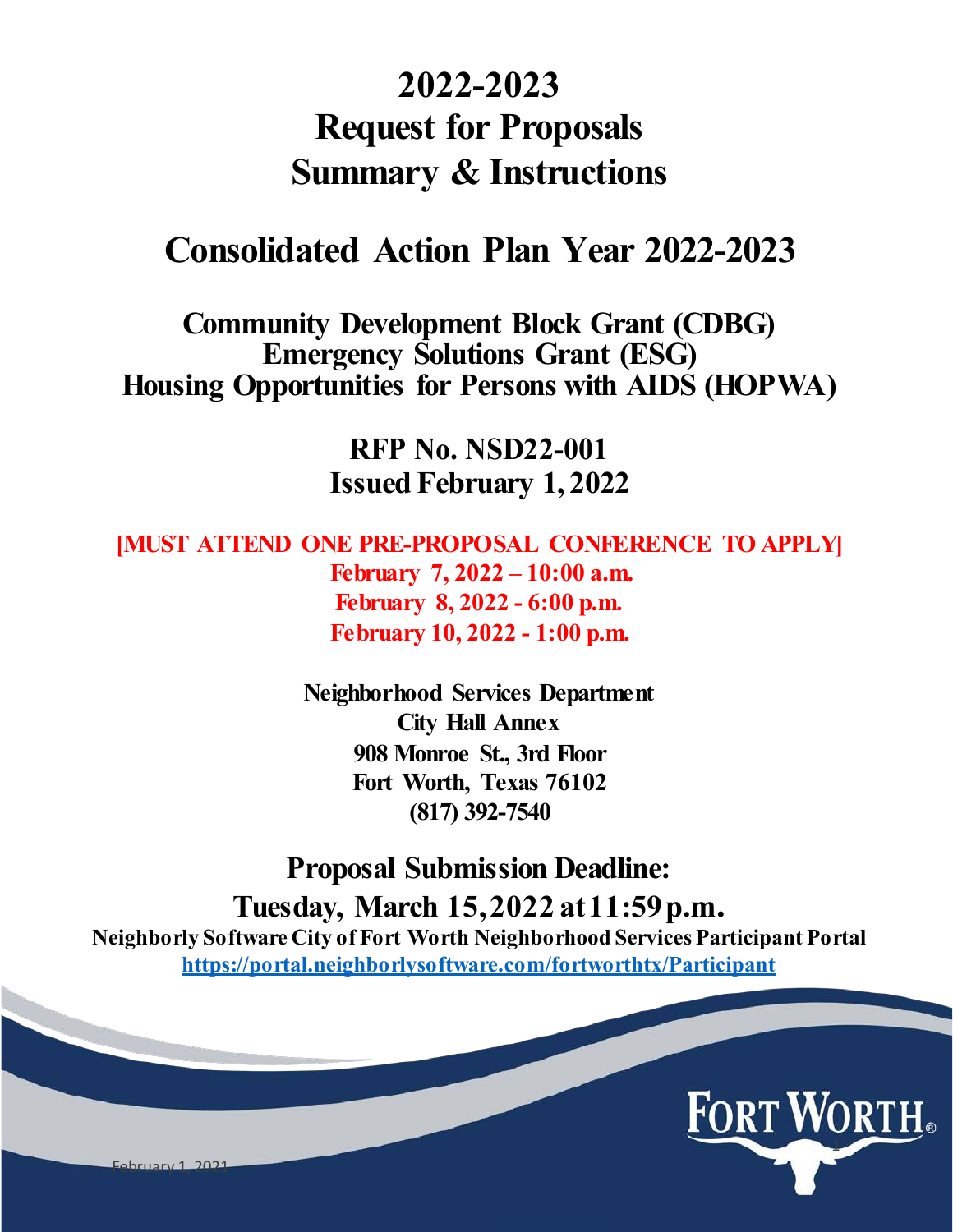# For Questions Regarding the Application Process, Contact:

Sharon Burkley Senior Planner 817-392-5785 [sharon.burkley@fortworthtexas.gov](mailto:sharon.burkley@fortworthtexas.gov)

# For Questions Regarding Project Eligibility, Contact:

Charletta Moaning Senior Contract Compliance Specialist 817-392-7333 [charletta.moaning@fortworthtexas.gov](mailto:charletta.moaning@fortworthtexas.gov)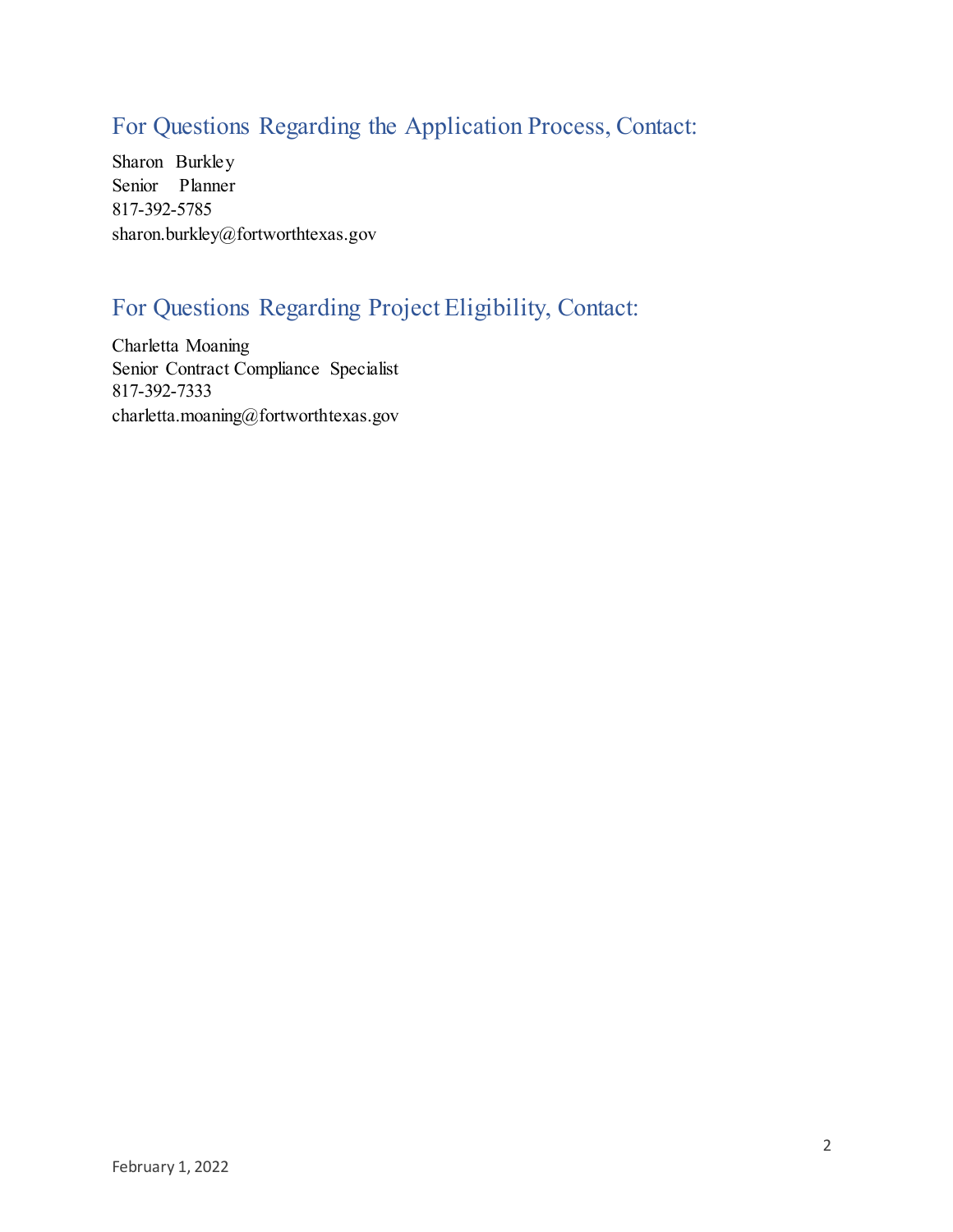# **Table of Contents**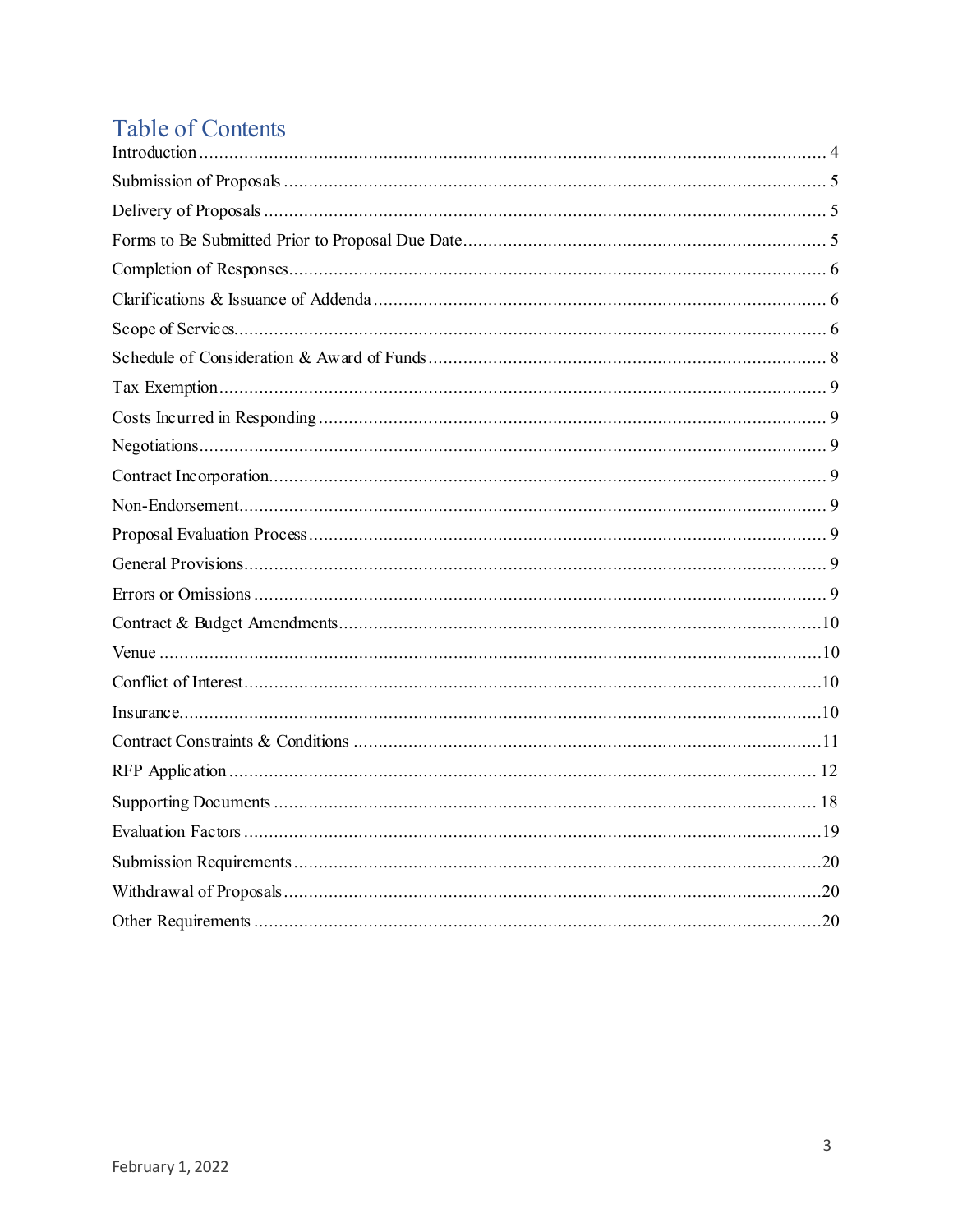### <span id="page-3-0"></span>**Introduction**

The City of Fort Worth (City) Neighborhood Services Department (NSD) is inviting nonprofit and social service agencies and City departments offering similar direct social services to respond to this Request for Proposals (RFP) for public service and architecturalbarrier removal programs providingbenefits to eligible households.

Eligible Activities under this RFP include:

- Community Development Block Grant (CDBG) Program: Public services including but not limited to job training and employment services, child care services, housing counseling services, youth services, tutoring and educational services, senior services, and substance abuse services. Also includes housing architectural barrier removal programs for single- family, owner-occupied housing only.
- Emergency Solutions Grants (ESG) Program: Services for the homeless or persons at risk of homelessness including homeless prevention, street outreach, shelter operations, rapid re- housing, and Homeless Management Information System (HMIS).
- Housing Opportunities for Persons with Aids (HOPWA) Program: Services for persons with HIV/AIDS including Short-Term Rent, Mortgage, and Utility (STRMU) services; supportive services; Tenant-Based Rental Assistance (TBRA); facility-based operations; and administration.

Funding awards made through this RFP will result in an annual contract beginning October 1, 2021 and running through September 30, 2022. Funding commitments and the execution of contracts aresubject to the City of Fort Worth's receipt of grant funds from the U.S. Department of Housing & UrbanDevelopment (HUD). All applications must be submitted through the Neighborly online software, located at **https://portal.neighborlysoftware.com/fortworthtx/Participant**. This RFP Summary & Instructions document is provided to give potential applicants all information relevant to submission of a proposal through Neighborly Software.

Proposers must request a minimum of \$50,000 to be considered for funding. Proposals requesting less than \$50,000 will be disqualified. Funding may be awarded at the following levels:

| <b>TIER I:</b> | First-time applicants; not funded in the past three years       |
|----------------|-----------------------------------------------------------------|
|                | \$50,000 or more                                                |
| TIER II:       | Funded 1-3 years; in operation 3+ years and in good standing    |
|                | \$60,000 or more                                                |
| TIER III:      | Funded $3+$ years; in operation $5+$ years and in good standing |
|                | \$75,000 or more                                                |
|                |                                                                 |

This RFP is for public services programs only. The following projects and costs are examples of project types that are not eligible under this RFP:

- Major construction projects such as public facilities, new multifamily and single-family housing, or multifamily housing acquisition and rehabilitation;
- Construction or rehabilitation of buildings for the general conduct of government;
- Supplanting of funds for existing programs or activities;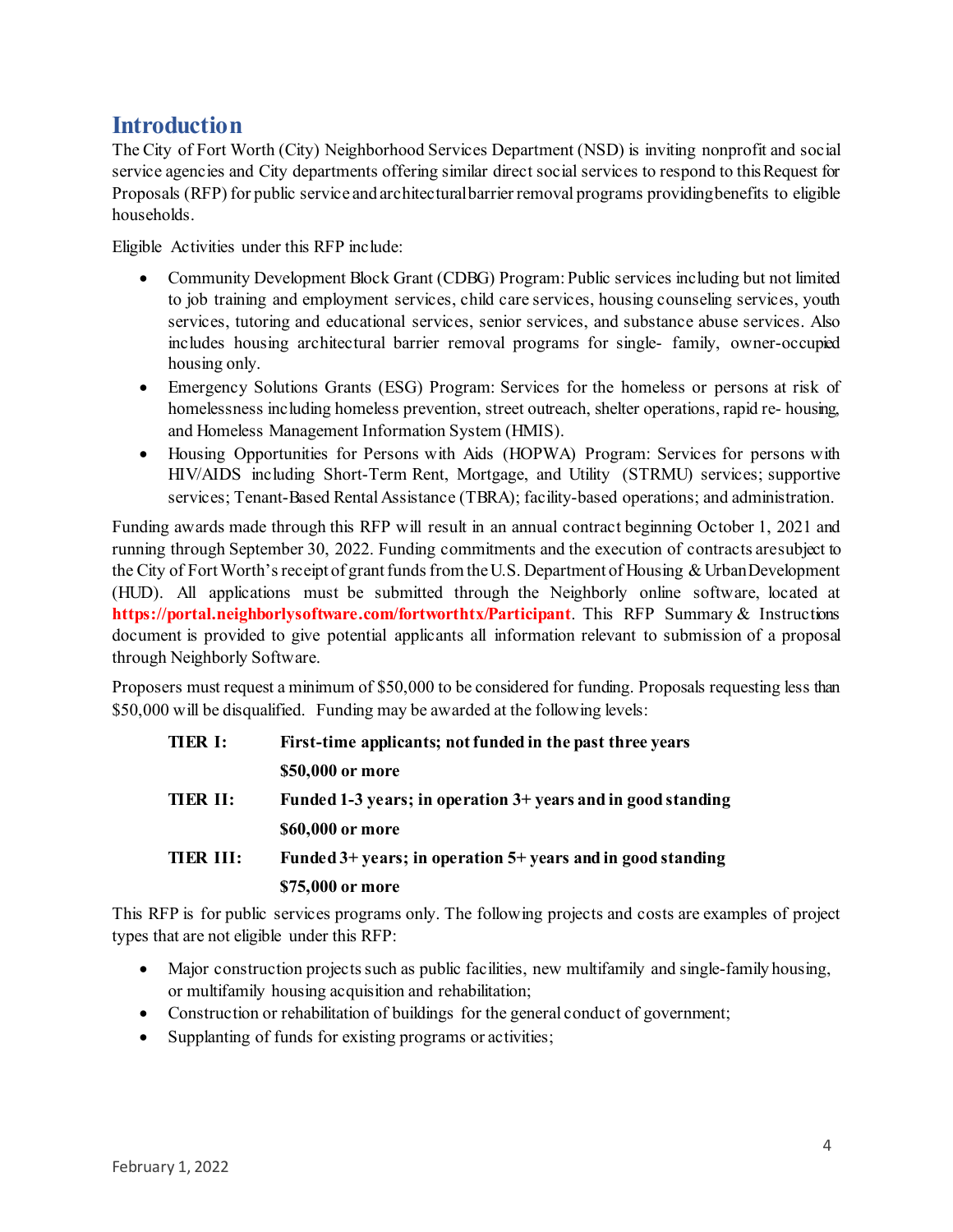- Purchase of equipment, furniture, fixtures, and operational or maintenance expenses of facilities:
- Applications from for-profit entities;
- Demolition or code enforcement; and
- Anything that is listed as ineligible or unallowable in the applicable grant regulations.

Complete federal regulations governing these programs can be found at the following webpages:

- CDBG regulations are contained within 24 CFR 570, which can be found at [https://www.govinfo.gov/app/details/CFR-2018-title24-vol3-part570. A](https://www.govinfo.gov/app/details/CFR-2018-title24-vol3-part570)dditional information about CDBG can be found at <https://www.hudexchange.info/programs/cdbg-entitlement/>
- ESG regulations are contained within 24 CFR 576, which can be found at [https://www.govinfo.gov/app/details/CFR-2012-title24-vol3/CFR-2012-title24-vol3](https://www.govinfo.gov/app/details/CFR-2012-title24-vol3/CFR-2012-title24-vol3-part576) [part576. A](https://www.govinfo.gov/app/details/CFR-2012-title24-vol3/CFR-2012-title24-vol3-part576)dditional information about ESG can be found at [https://www.hudexchange.info/programs/esg.](https://www.hudexchange.info/programs/esg)
- HOPWA regulations are contained within 24 CFR 574, which can be found at [https://www.govinfo.gov/app/details/CFR-2018-title24-vol3/CFR-2018-title24-vol3](https://www.govinfo.gov/app/details/CFR-2018-title24-vol3/CFR-2018-title24-vol3-part574) [part574. A](https://www.govinfo.gov/app/details/CFR-2018-title24-vol3/CFR-2018-title24-vol3-part574)dditional information about HOPWA can be found at [https://www.hudexchange.info/programs/hopwa.](https://www.hudexchange.info/programs/hopwa)

#### <span id="page-4-0"></span>**Submission of Proposals**

Facsimile transmittals will not be accepted or considered. Proposal information that is not submitted in Neighborly Software will not be considered. Computers at branches of the City of Fort Worth Library are available to proposers who do not have internet access.

The following shall be completed in Neighborly Software:

- A complete version of the narrative responses in the Application Questions section;
- A complete version of the fillable forms in the Required Attachments section;
- A complete version of all tables in the Required Worksheets section; and
- A scan of all the required supporting documents referenced in the proposal instructions and narratives, in PDF format.

### <span id="page-4-1"></span>**Delivery of Proposals**

Proposals must be submitted in Neighborly Software no later than Tuesday, March 15, 2022 at 11:59 p.m. Basic instruction in Neighborly Software will be provided at the pre-proposal conferencesessions. Late proposals will not be accepted or considered.

### <span id="page-4-2"></span>**Forms to Be Submitted Prior to Proposal Due Date**

1. Pre-Application Questionnaire form must be submitted in Neighborly Software no later than Monday, February 21, 2022 at 11:59 p.m. A separate Pre-Application Questionnaire form must be submitted for each proposal if multiple programs are proposed for funding. Failure to submit the Pre-Application Questionnaire form will result in disqualification.

City of Fort Worth staff will review the Pre-Application Questionnaire to determine applicant eligibility to apply for the 2022-2023 Public Service Agency Request for Proposal. An agencymay be ineligible to apply for the following reasons: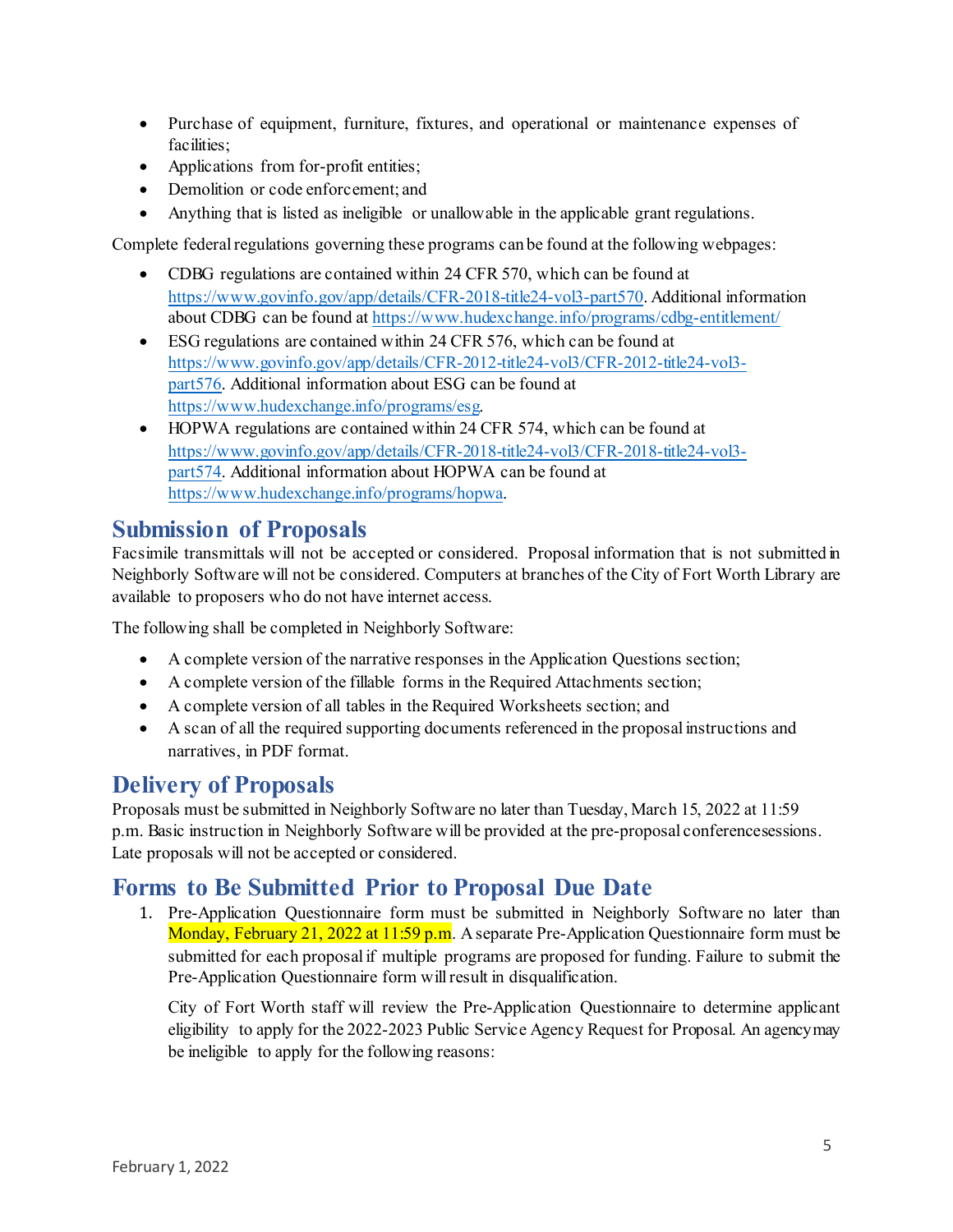- No established business formation (per Secretary of State of Texas)
- Lack of business financial documents (i.e. checking account, financial statements)
- No active Board of Directors or governing oversight body
- Limited organizational capacity
- Lack of documented programs/services being provided
- Limited or no experience managing grants
- 2. The Section 504 Self-Evaluation & Questionnaire form (available in Neighborly Software under the Required Attachments tab) must be submitted no later than  $Monday$ , February 21,2022 at 11:59 p.m. A separate Section 504 Self-Evaluation & Questionnaire form must be submitted for each proposal if multiple programs are proposed for funding. Failure to submit the Section 504 Self-Evaluation & Questionnaire will result in disqualification.

#### <span id="page-5-0"></span>**Completion of Responses**

Information presented in the proposals will be used to evaluate the qualifications of the proposers and to determine which proposers will be selected to provide services to eligible City residents.

Responses shall be completed in accordance with the requirements of this RFP. Statements made bya proposer shall be without ambiguity, and with adequate elaboration, where necessary, for clear understanding.

#### <span id="page-5-1"></span>**Clarifications & Issuance of Addenda**

Any explanation, clarification, or interpretation desired by a proposer regarding any part of this RFPmust be requested from Senior Planner Sharon Burkley no later than Friday, February 18, 2022 at 11:59 p.m. Contact information for Ms. Burkley is provided at the beginning of this RFP document. Responses to all questions will be published by close of business on Monday, February 28, 2022 on the City of Fort Worth Neighborhood Services Department website, which can be found at <https://www.fortworthtexas.gov/departments/neighborhoods/services/grants.>

Any changes to the RFP will be communicated to all potential applicants. Sole issuing authorityof addenda shall be vested with the City of Fort Worth Neighborhood Services Department. Proposers shall acknowledge receipt of all addenda within their responses.

#### <span id="page-5-2"></span>**Scope of Services**

The City of Fort Worth is making funds available for public services and architectural barrier removal programs providing benefits to eligible households and neighborhoods. This RFP is to award CDBG funds, ESG funds, and HOPWA funds for 2022-2023. CDBG Proposals must be for programs that provide services to low- and moderate-income households. ESG Proposals must address the needs of homeless individuals and families in the City of Fort Worth. HOPWA Proposals must address the needs of persons with HIV/AIDS living in Tarrant, Johnson, Parker, Wise, Hood, and Somervell counties.

The following estimated funding amounts are based on current 2021-2022 year funding:

- CDBG: \$1,121,591
- ESG: \$584,715
- HOPWA: \$1,847,107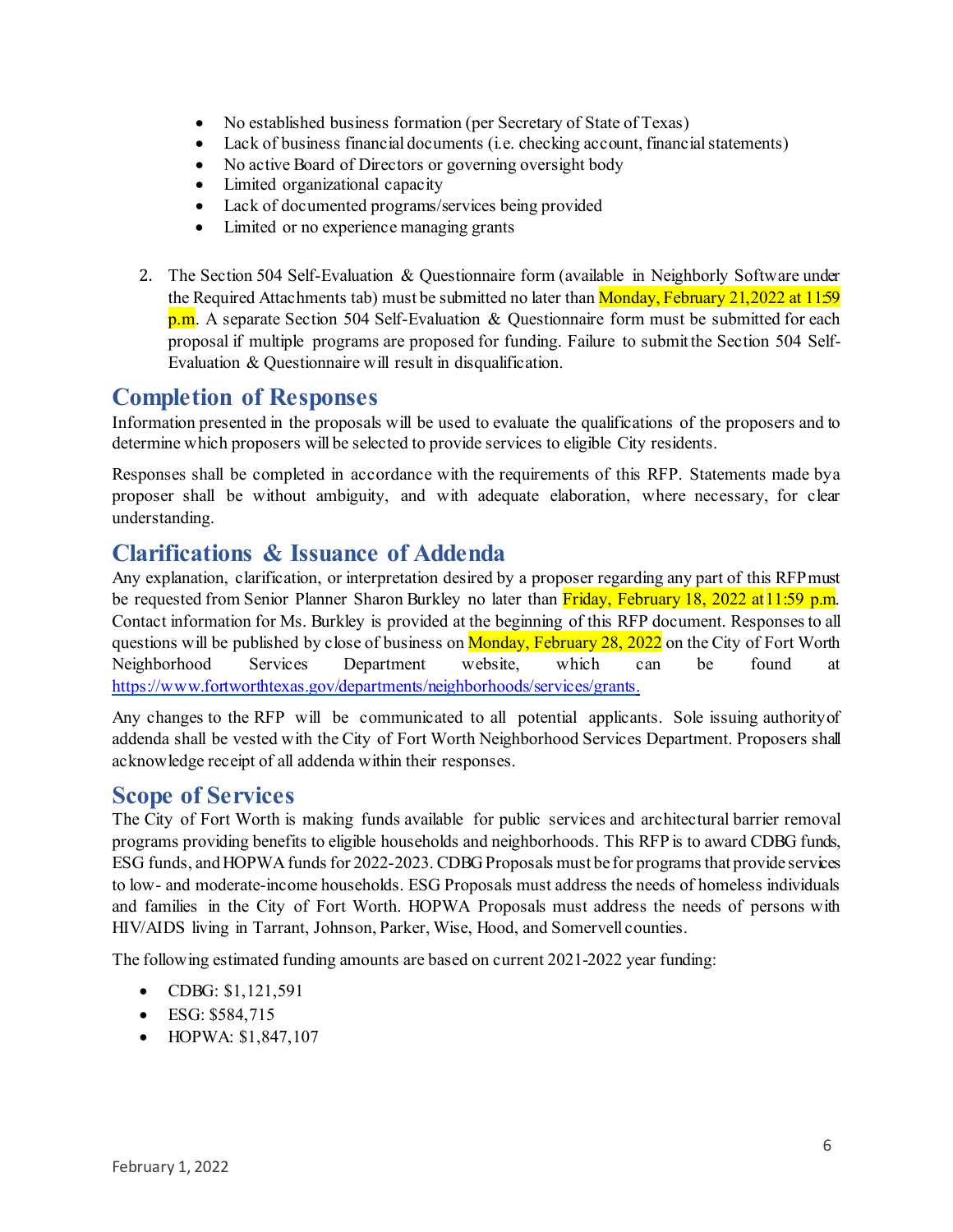The actual amount of funds awarded may vary at the City's discretion. Funds are paid to the agencyon a reimbursement basis upon submittal of satisfactory documentation of expense eligibility.

All proposed activities should address one or more of the following goals from City Council and the Community Development Council (CDC). These goals include the following:

- Preserve Aging Housing Stock
- Improve Accessibility of Public & Private Spaces
- Poverty Reduction & Household Stabilization
- Promote Affordable Housing for Renters & Owners
- Children & Youth Training & Mentorship
- Support Programming for Aging in Place
- Targeted Neighborhood Revitalization
- Homeless Services

In addition to these goals, the City encourages HUD grant subrecipient agencies to provide neighborhoodbased services in areas with high concentrations of low-income residents. Agencies are encouraged to provide HUD grant funded services within a City of Fort Worth community center.Amap of low- and moderate-income areas and locations of community centersis attached to this RFPdocument. Also attached is a list of community centers and staff contacts for each center. Applicants interested in providing programming at a center are advised to contact that center's Community Center Coordinator to discuss scheduling, room availability, local community needs, etc.

The City does not require any agency to relocate its entire program to a community center. Rather, the City encourages agencies to provide pilot programs at community centers to expand the center'scustomer base while improving outreach and service levels to surrounding communities. The goal of this effort is to remove barriers to access and expose residents to programs of which they may notbe aware.

Sample programs may include:

- A weekly resume writing or typing skills class that uses the community center's computerlabs to improve clients' work readiness and employability;
- A series of seminars or outreach events on financial literacy, homeownership, home repairand maintenance, etc.;
- A pilot three-month after-school program that mentors or tutors children or youth on mathor science one day a week; and/or
- Regular participation by the recipient agency in special events at the centers such as NationalNight Out, job fairs, summer day camp, health fairs, etc.

Provision of services at community centers in areas with high concentrations of low-income residents will help the agency and the City assure HUD eligibility of programming. Agencies are invited to submit proposals for activities such as:

- Youth Services: Tutoring and homework assistance, substance abuse education and prevention, positive self-image, anti-bullying, reading and literacy, civic service and leadership, STEM (Science, Technology, Engineering, and Mathematics), health and hygiene.
- Teen Services & Young Adult Services: Life skills, financial and economic literacy, community responsibility, college readiness and preparation, healthy relationships and dating, substance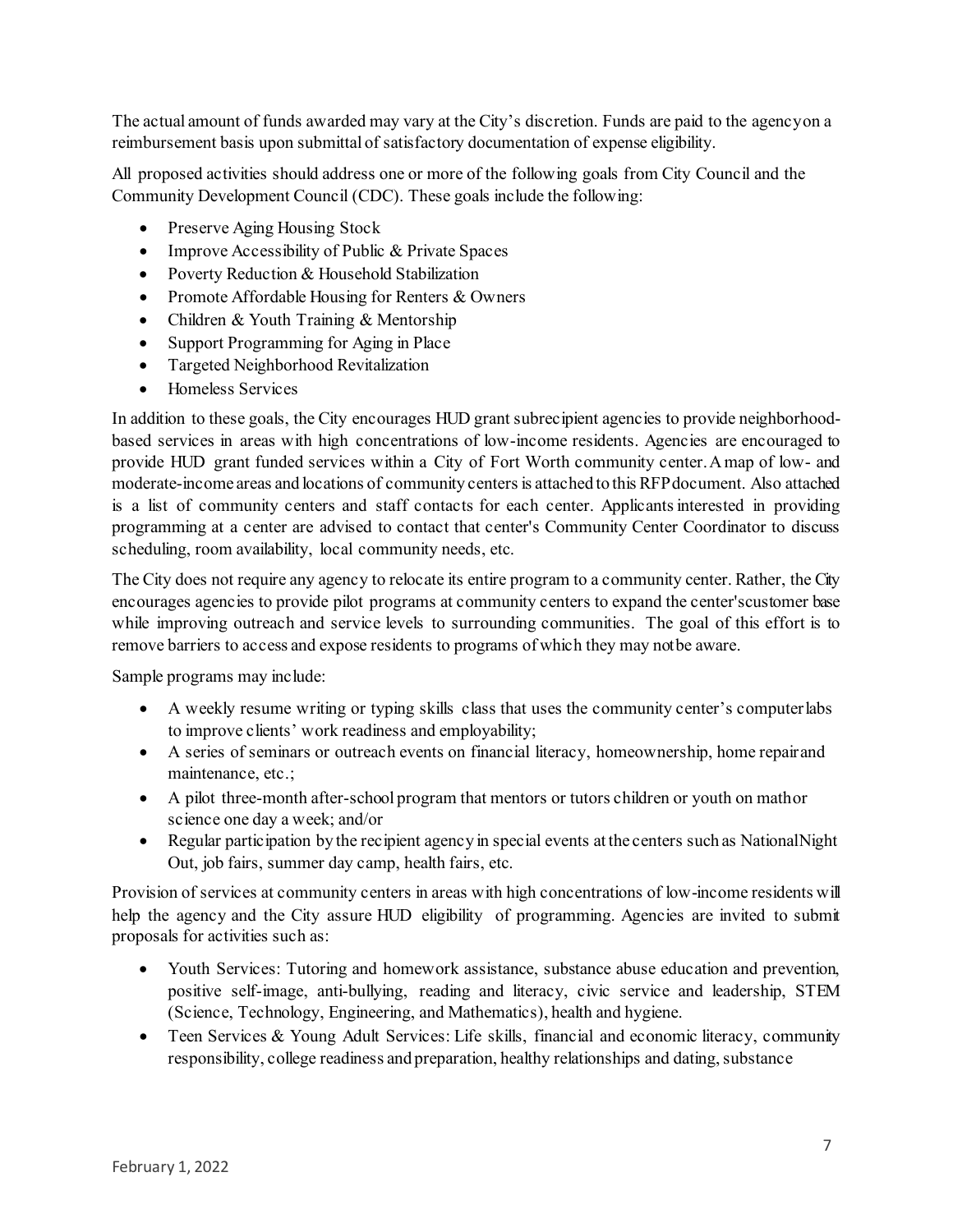abuse education and prevention, employment readiness, educational development, personal development, STEM (Science, Technology, Engineering, and Mathematics), health and hygiene.

- Adult Services:Job training, employment readiness, basic computer skills, financial and economic literacy, resume writing, interviewing skills, parenting skills.
- Senior Citizens & Active Aging Adults Services: Senior computer basics, acquiring new skills for the active adult, introduction to socialmedia, senior fitness

Programing schedules and frequency should be negotiated with each Community Center Coordinator depending on the nature of the program and availability of facility space. Interested proposers may schedule an on-site visit at the community center of their choice by contacting the appropriate Community Center Coordinator. Contact information for each of the City's community centers is available here: <https://www.fortworthtexas.gov/departments/parks/services/community-centers>

## <span id="page-7-0"></span>**Schedule of Consideration & Award of Funds**

The following schedule is proposed for review and selection of programs to be funded. The schedulemay be subject to revision based on unforeseeable events, cancellation of City Council meetings, or absence of a CDC quorum, in order to meet HUD statutory and regulatory requirements.

| <b>Schedule of Events</b>                                   | <b>Date</b>                  |
|-------------------------------------------------------------|------------------------------|
| <b>RFP Release Date</b>                                     | February 1, 2022             |
| Pre-Proposal Conference                                     | February 7, 2022, 10:00 a.m. |
| Pre-Proposal Conference                                     | February 8, 2022, 6:00 p.m.  |
| Pre-Proposal Conference                                     | February 10, 2022, 1:00 pm   |
| Responses to Pre-Application                                | <b>February 14, 2022</b>     |
| Deadline for Questions                                      | February 18, 2022, 11:59 pm  |
| Pre-Application Questionnaire & Section 504 Self-Evaluation | February 21, 2022, 11:9 pm   |
| <b>Ouestionnaire Due</b>                                    |                              |
| <b>Response to Questions</b>                                | February 28, 2022, 11:59 pm  |
| Proposals Due Date                                          | March 15, 2022, by 11:59 pm  |
| Community Development Council (CDC) Public                  | April 13, 2022, 6:30 pm      |
| Hearing/Proposer Presentations - new agencies/programs      |                              |
| Community Development Council                               | May 11, 2022, 6:30pm         |
| (CDC) - Public Hearing/Funding Recommendations              |                              |
| Full Action Plan Recommendations to City                    | June 14, 2022                |
| Council Neighborhood Quality & Revitalization Committee     |                              |
| Action Plan Presentation - City Council Work Session        | June 21, 2022                |
| Action Plan Public Hearing - Staff                          |                              |
|                                                             | July 13, 2022                |
| Action Plan Approval & PublicHearing-City                   | August 2, 2022               |
| Council                                                     |                              |
| Action Plan Approval - City Council                         | August 9, 2022 (if needed)   |
| Action Plan Due to HUD                                      | August 15, 2022              |
| Contract Execution Deadline                                 | September 30, 2022           |
| Proof of Insurance Due                                      | September 30, 2022           |
| Mandatory Technical Assistance Workshop                     | September (Date/Time - TBD)  |
| Contract Year Begins                                        | October 1, 2022              |

Attendance at one of the pre-proposal conferences listed above is a **mandatory** requirement to be considered for funding. Failure to attend will result in disqualification. The pre-proposal conferences will be held at the City of Fort Worth Neighborhood Services Department Administrative Office, 908 Monroe Street, 3<sup>rd</sup> Floor Conference Room, Fort Worth, TX 76102.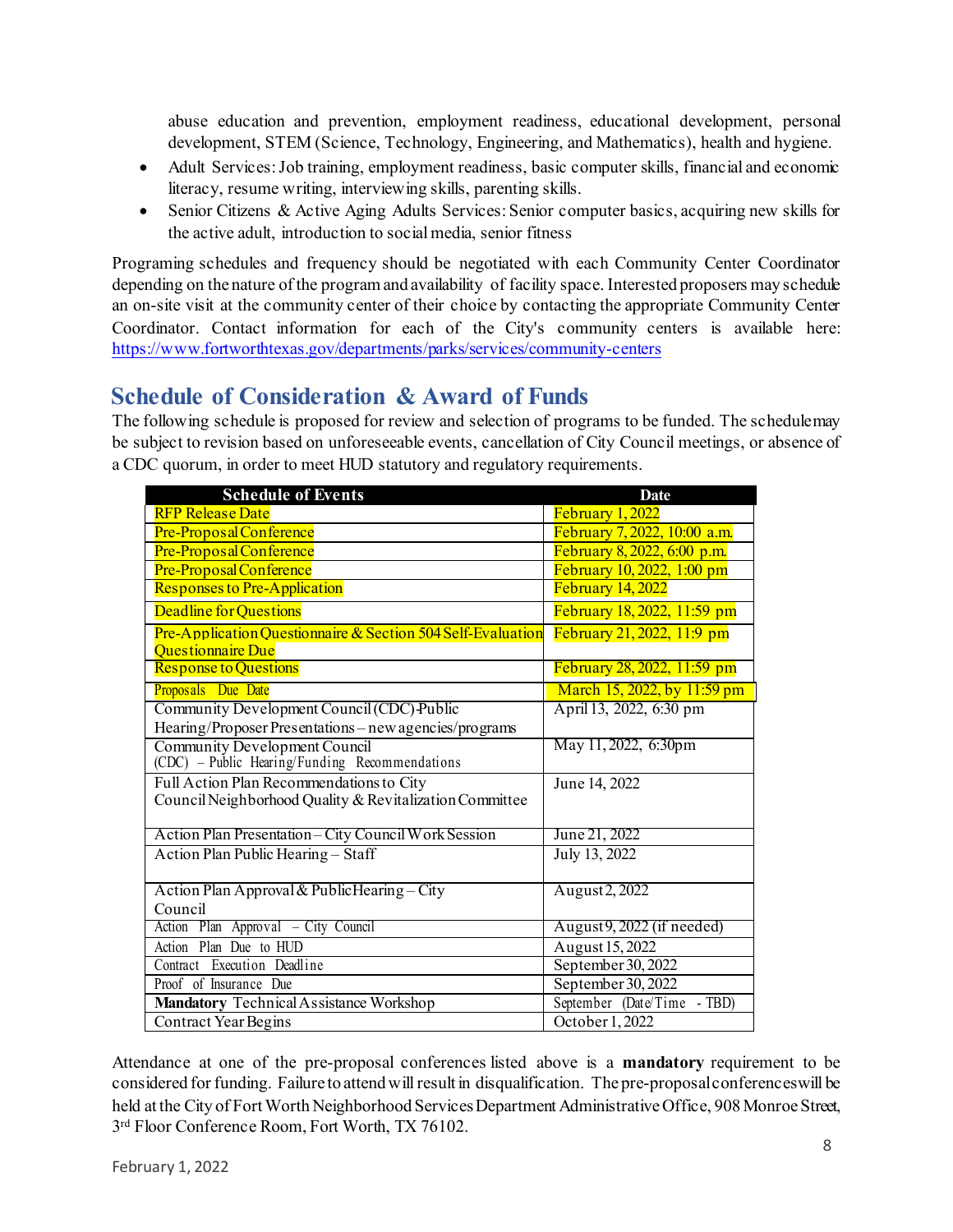Proposers not previously funded and/or proposer applying for new programs will be notified of a specific date and time to make a brief presentation regarding their proposal at the April 13 CDC meeting listed above. This is a mandatory requirement. Prior awardees are not required to make a presentation to the CDC; it is optional.

## <span id="page-8-0"></span>**Tax Exemption**

The City of Fort Worth is exempt from Federal Excise and State Sale Tax; therefore, the cost of taxes must not be included in any budget proposed under this RFP.

# <span id="page-8-1"></span>**Costs Incurred in Responding**

All costs directly or indirectly related to preparation of a response to theRFP or any oralpresentationrequired to supplement and/or clarify a Proposal which may be required by the City shall be the soleresponsibility of and borne by the participating Proposers.

### <span id="page-8-2"></span>**Negotiations**

TheCity reservesthe right to negotiate eligible costs and activities to ensure that all funded programsare in compliance with HUD regulations.

## <span id="page-8-3"></span>**Contract Incorporation**

The contract documents may incorporate sections of this RFP, the Response to the RFP, and other terms and conditions as the parties may agree. The contract or any related documents shall supersede the RFP.

#### <span id="page-8-4"></span>**Non-Endorsement**

If a Proposal is accepted, the successful Proposer, hereinafter "Agency," shall not issue any news releases or other statements pertaining to the award that state or imply the City of Fort Worth's endorsement of the successful Proposer's services.

### <span id="page-8-5"></span>**Proposal Evaluation Process**

The City's evaluation panel will review all responsive proposals and rank them based on the criteriaoutlined in this RFP. Based on those rankings, staff will make funding recommendations to the CDC. TheCDCwill make final funding recommendations to theFortWorthCityCouncil. Ultimate authorityto award funds will reside with the Fort Worth City Council.

The City reserves the right to reject any or all proposals.

#### <span id="page-8-6"></span>**General Provisions**

The proposals selected for funding may not assign rights or duties under an award, or subcontract delivery of services, without the prior written consent of the City of Fort Worth. Such consent shall not relieve the assignor of liability in the event of default by its assignee.

It is understood that the City reserves the right to accept or reject any and all Proposals and to re- solicit for Proposals as it shall deem to be in the best interests of the City of Fort Worth. Receipt and consideration of any Proposals shall under no circumstances obligate the City of Fort Worth to acceptany Proposals. If an award of contract is made, it shall be made to the responsible Proposers whose Proposals are determined to best meet the needs of the City and the evaluation factors set forth in the RFP.

### <span id="page-8-7"></span>**Errors or Omissions**

Proposers will not be allowed to take advantage of any errors or omissions in this RFP. Where errorsor omissions appear in this RFP, proposers shall promptly notify the City of Fort Worth Neighborhood Services Department in writing of such error or omission discovered. Any significanterrors, omissions, or inconsistencies in this RFP are to be reported no later than close of business on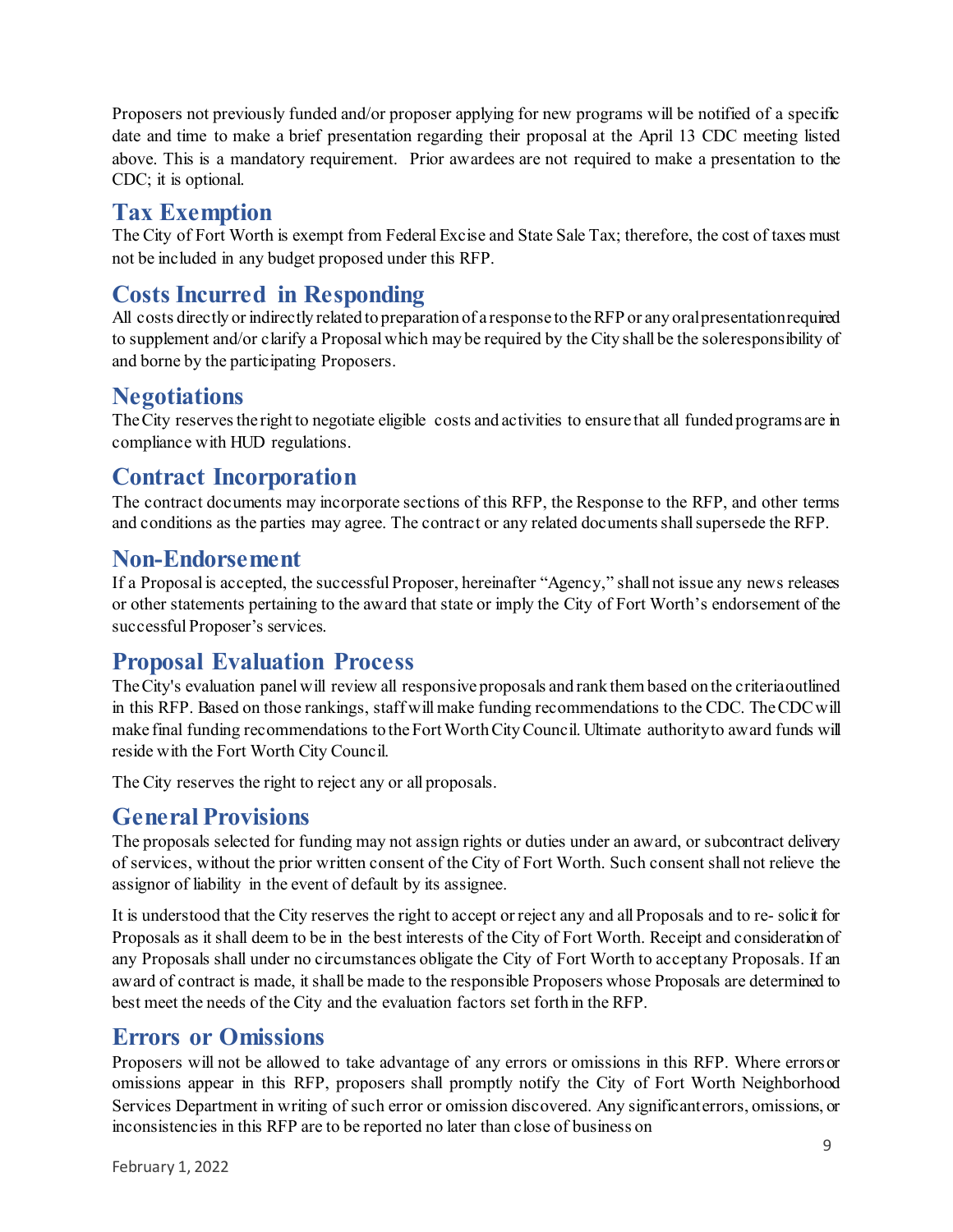TuesdayMarch 1, 2022 to Senior Planner Sharon Burkley. Contact information for Ms. Burkley is provided at the beginning of this RFP document. As needed and appropriate, such errors or omissions may be corrected through addenda to this RFP.

#### <span id="page-9-0"></span>**Contract & Budget Amendments**

No oral statement of any person shall modify or otherwise change or affect the terms, conditions, or specifications stated in any contract resulting from this RFP. Any changes to the contract will be coordinated through the City of Fort Worth Neighborhood Services Department, and as required by City policy or HUD regulation, such amendments may require approval by City Council.

#### <span id="page-9-1"></span>**Venue**

Any contract for award of funds under this RFP will be governed and construed according to the laws of the State of Texas. The contract(s) is (are) performable in Tarrant County, Texas. Venue shall lie exclusively in Tarrant County, Texas.

#### <span id="page-9-2"></span>**Conflict of Interest**

No public official shall have interest in this contract, in accordance with Vernon's Texas Codes Annotated, Local Government Code Title 5, Subtitled C, Chapter 171.

In accordance with 2 CFR Part 200, and the applicable federal regulations for each grant programreferenced earlier in this RFP, potential beneficiaries of direct financial assistance provided by the federally funded programs to be awarded under this RFP must be asked if they are employed by theCity of Fort Worth and asked if the potential beneficiary's spouse, father, mother, son, daughter, mother-in-law, or father-in-law is employed by the City or if any of those family members has been employed by the City in the past year. For this purpose, "direct financial assistance" is defined as a financial interest or benefit received by the beneficiary/client, and may include but is not limited to childcare subsidies, rent/mortgage/utility assistance, or similar direct financial subsidy.

Selected proposers shall establish conflict of interest policies for federal awards consistent with the above and shall disclose in writing potential conflicts of interest to City as authorized by 2 CFR Part 200.112. Agencies' conflict of interest policies shall include a process for requesting waivers of applicable HUD requirements through the City of Fort Worth on behalf of eligible clients.

#### <span id="page-9-3"></span>**Insurance**

Each recipient agency shall carry insurance in the types and amounts listed below for the duration ofits awarded contract and furnish certificates of insurance along with copies of policy declaration pages and policy endorsements as evidence thereof to the City of Fort Worth.

Proposer shall provide the City with certificate(s) of insurance documenting policies for the following minimum coverage limits that are to be in effect prior to commencement of any work pursuant to this Agreement:

• **Commercial General Liability (CGL) Insurance:**

| \$1,000,000 | Each Occurrence |
|-------------|-----------------|
| \$2,000,000 | Aggregate Limit |

• **Nonprofit Organization Liability or Directors & Officers Liability Insurance:**

| \$1,000,000 | Each Occurrence        |
|-------------|------------------------|
| \$1,000,000 | Annual Aggregate Limit |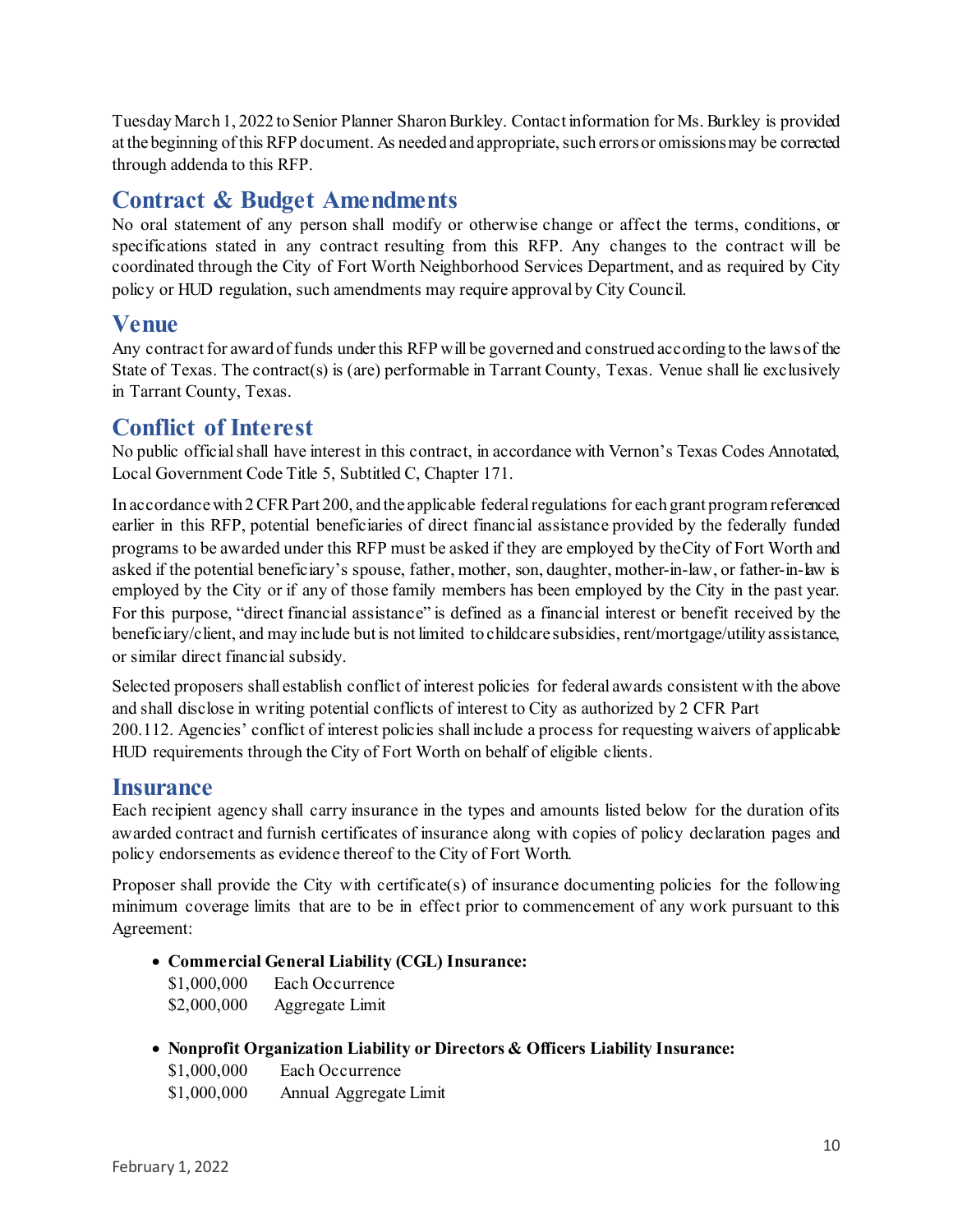Directors and Officers Liability coverage shall be in force and may be provided on a claim- made basis. This coverage may also be referred to as Management Liability, and shall protectthe insured against claims arising out of alleged errors in judgment, breaches of duty and wrongful acts arising out of their organizational duties. Coverage shall protect not only the entity, but all past, present and future directors, officers, trustees, employees, volunteers andcommittee members.

#### • **Business Automobile Liability Insurance:**

| \$1,000,000 | Each accident on a combined single limit basis or |
|-------------|---------------------------------------------------|
| \$250,000   | Bodily injury per person                          |
| \$500,000   | Bodily injury per person per occurrence           |
| \$2,000,000 | Aggregate                                         |

Insurance policy shall be endorsed to cover "Any Auto," defined as autos owned, hired, and nonowned. Pending availability of the above coverage and at the discretion of City, the policyshall be the primary responding insurance policy versus a personal auto insurance policy.

#### • **Workers Compensation Insurance:**

Part A: Statutory limits Part

B: Employer's liability

| \$100,000 | Each accident/occurrence    |
|-----------|-----------------------------|
| \$100,000 | Disease – per each employee |
| \$500,000 | Disease $-$ policy limit    |

The Workers Compensation Insurance policy shall be endorsed to include a waiver ofsubrogation, also referred to as a waiver of rights of recovery, in favor of City.

Additional Requirements:

- Where applicable, insurance policies required herein shall be endorsed to include City as an additional insured as its interest may appear. Additional insured parties shall include employees, officers, agents, and volunteers of City.
- Where applicable, agency shall require its contractors to maintain applicable insurance coverages, limits, and other requirements as those specified herein; and, Contractor shall require its contractors to provide Agency with certificate(s) of insurance documenting such coverage. Also, Agency shall require its contractors to have City and Contractor endorsed as additional insureds (as their interest may appear) on their respective insurance policies.

## <span id="page-10-0"></span>**Contract Constraints & Conditions**

All services shall be provided in accordance with applicable requirements and ordinances of the Cityof Fort Worth, laws of the State of Texas, and applicable federal laws.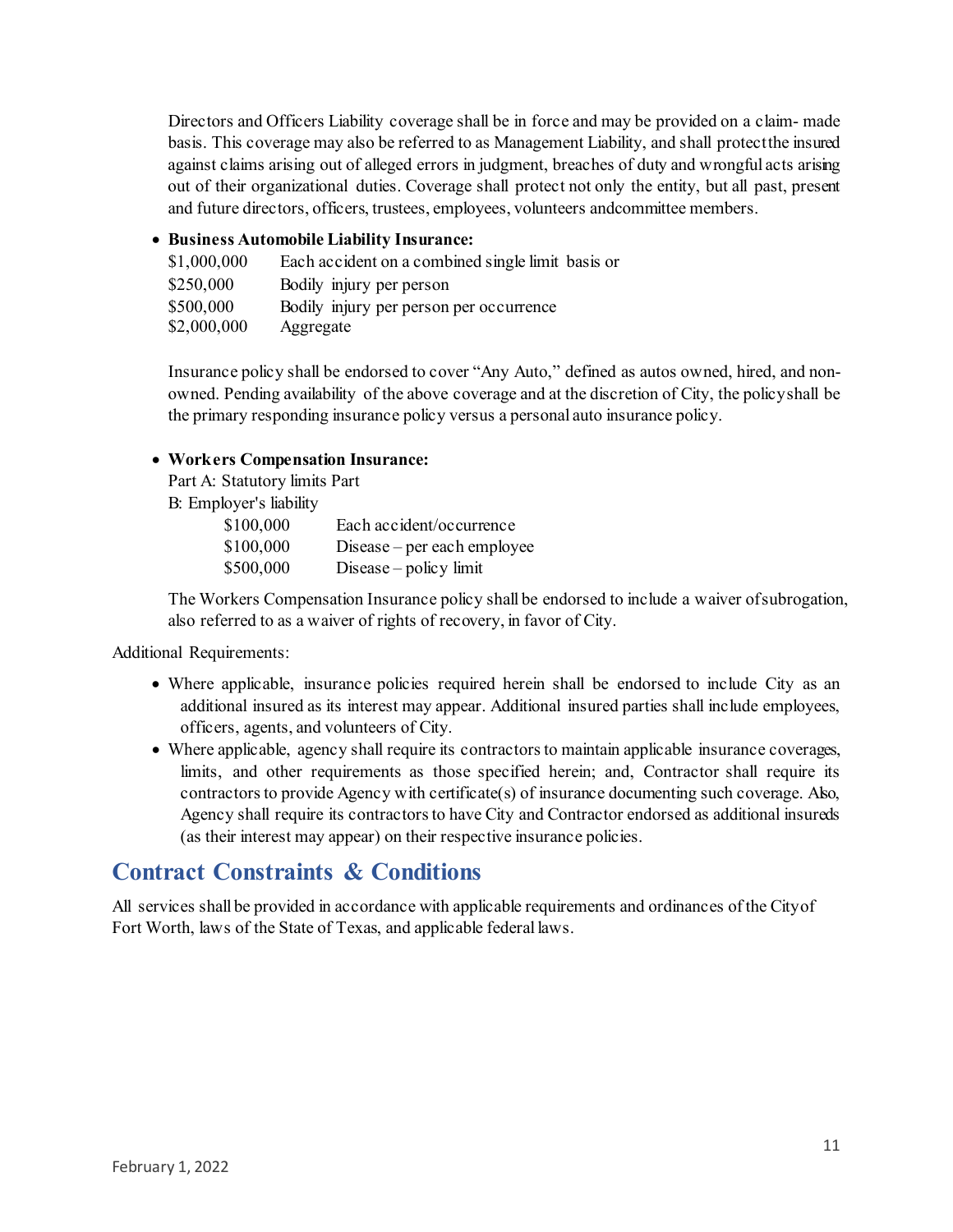## <span id="page-11-0"></span>**RFP Application**

### **Pre-Application Questionnaire**

- 1. Organization Name/Program/Service Name
- 2. Contact Person Name
- 3. Contact Person Title
- 4. Contact Person Phone
- 5. Contact Person Email
- 6. Which date(s) did the agency attend the 2022-2023 Pre-Proposal Conference?
	- February 7, 2022 at 10 a.m.
	- February 8, 2022 at 6 p.m.
	- February 10, 2022 at 1 p.m.
	- a. Name of Person Who Attended?
- 7. Proposed Funding Request Amount (Minimum Request Amount: \$50,000)
- 8. Select an eligible CDBG activity for this proposal. *(choose only ONE activity)*
	- \_\_\_\_ Children/Youth Training and Mentorship
	- \_\_\_\_ Homeless Services
	- Improve Accessibility of Public and Private Spaces
	- Poverty Reduction and Household Stabilization
	- Preserve Aging Housing Stock
	- Promote Affordable Housing for Renters and Owners
	- Support Programming for Aging in Place
	- Targeted Neighborhood Revitalization

Select an eligible ESG activity for this proposal. *(check all that apply)*

- \_\_\_\_ Homelessness Prevention
- Rapid Re-Housing
- Shelter Services

Select an eligible HOPWA activity for this proposal. *(check all that apply)*

- \_\_\_\_ Administration
- Facility-Based Operations
- Short-Term Mortgage, Rent, Utilities (STRMU)
- Supportive Services
	- Tenant-Based Rental Assistance (TBRA)
- 9. What year was the agency/organization established per the Secretary of State of Texas? What is the legal entity name?
- 10. What types of programs/services are provided? When (Days/Times)? Where (include addresses and service areas)?
- 11. Program Address Location(s) (List agency office address first) If multiple addresses, please list them below.
- 12. If required, is the agency able to provide twelve (12) months' of bank statements for the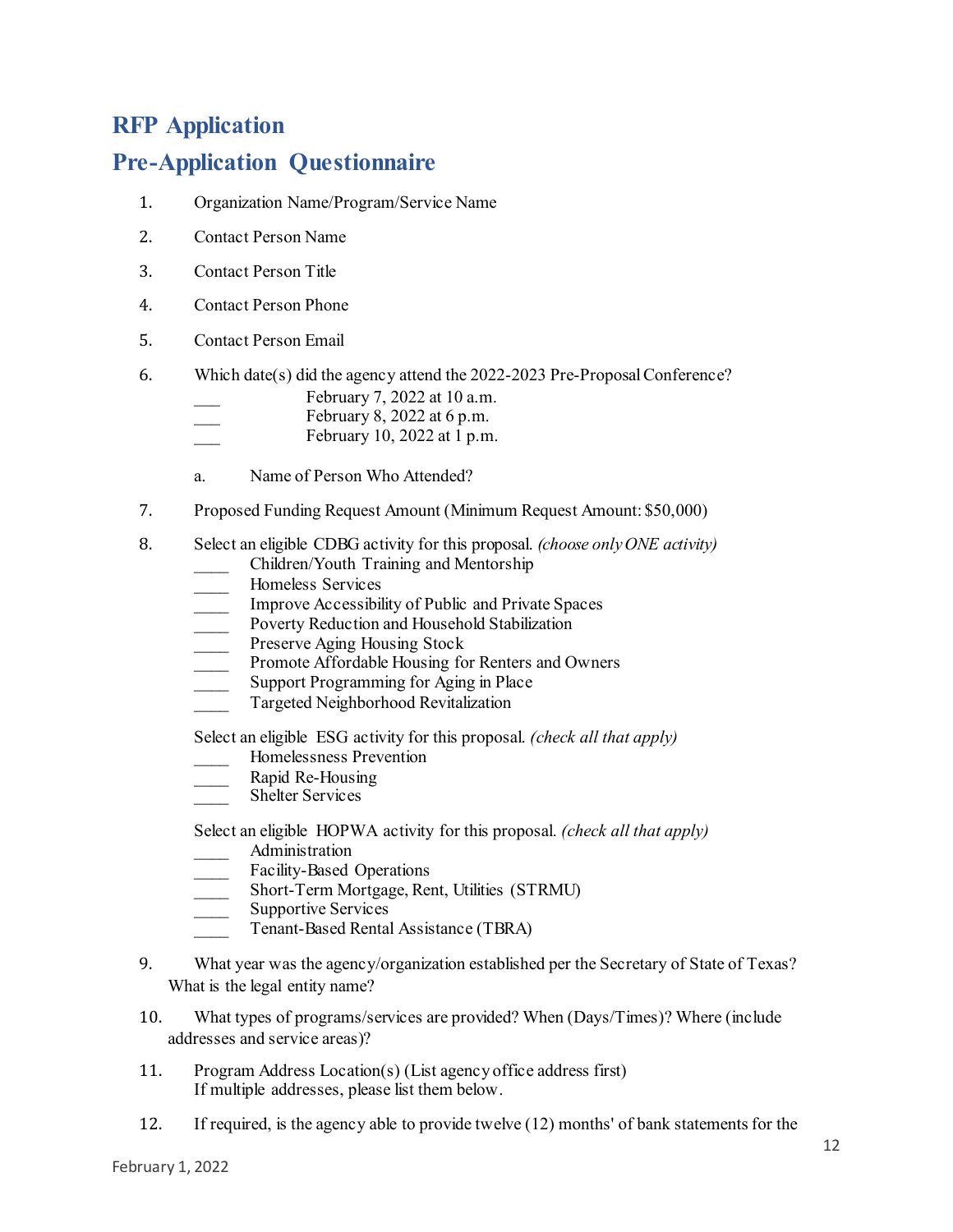organization?

- 13. How many clients were provided services during each of the past three years(2019-2021)?
- 14. Does the agency/organization have an active Board of Directors? If so, how many members?
	- a. If so, how many members?
	- b. If not, what is the oversight body for the agency/organization?
- 15. Does the agency/organization have any experience managing grants? If so, complete the table below.
- 16. How many persons does the agency/organization currently employ?<br>17. How many persons are assigned to work with the proposed program
- 17. How many persons are assigned to work with the proposed program/service (include paid staff and volunteers)?
- 18. Provide a brief description of the proposed program/service to be funded with this RFP.

# **APPLICATION QUESTIONS**

#### **A. Organization Information**

- A.1. Agency/Organization Common Name/DBA
- A.2. Other Registered Names
- A.3. Licenses/Certifications of staff assigned to the proposed program
- A.4. Select an eligible CDBG activity for this proposal(choose only ONE activity).
	- \_\_\_\_ Children/Youth Training and Mentorship
	- \_\_\_\_ Homeless Services
	- Improve Accessibility of Public and Private Spaces
	- Poverty Reduction and Household Stabilization
	- Preserve Aging Housing Stock
	- Promote Affordable Housing for Renters and Owners
	- **EXECUTE:** Support Programming for Aging in Place
	- \_\_\_\_ Targeted Neighborhood Revitalization

Select an eligible ESG activity for the proposal (check all that apply).

- \_\_\_\_ Homelessness Prevention
- Rapid Re-Housing
- Shelter Services

Select an eligible HOPWA activity for the proposal (check all that apply)

- \_\_\_\_ Administration
- Facility-Based Operations
- \_\_\_\_ Short-Term Mortgage, Rent, Utilities (STRMU)
- Supportive Services
- Tenant-Based Rental Assistance (TBRA)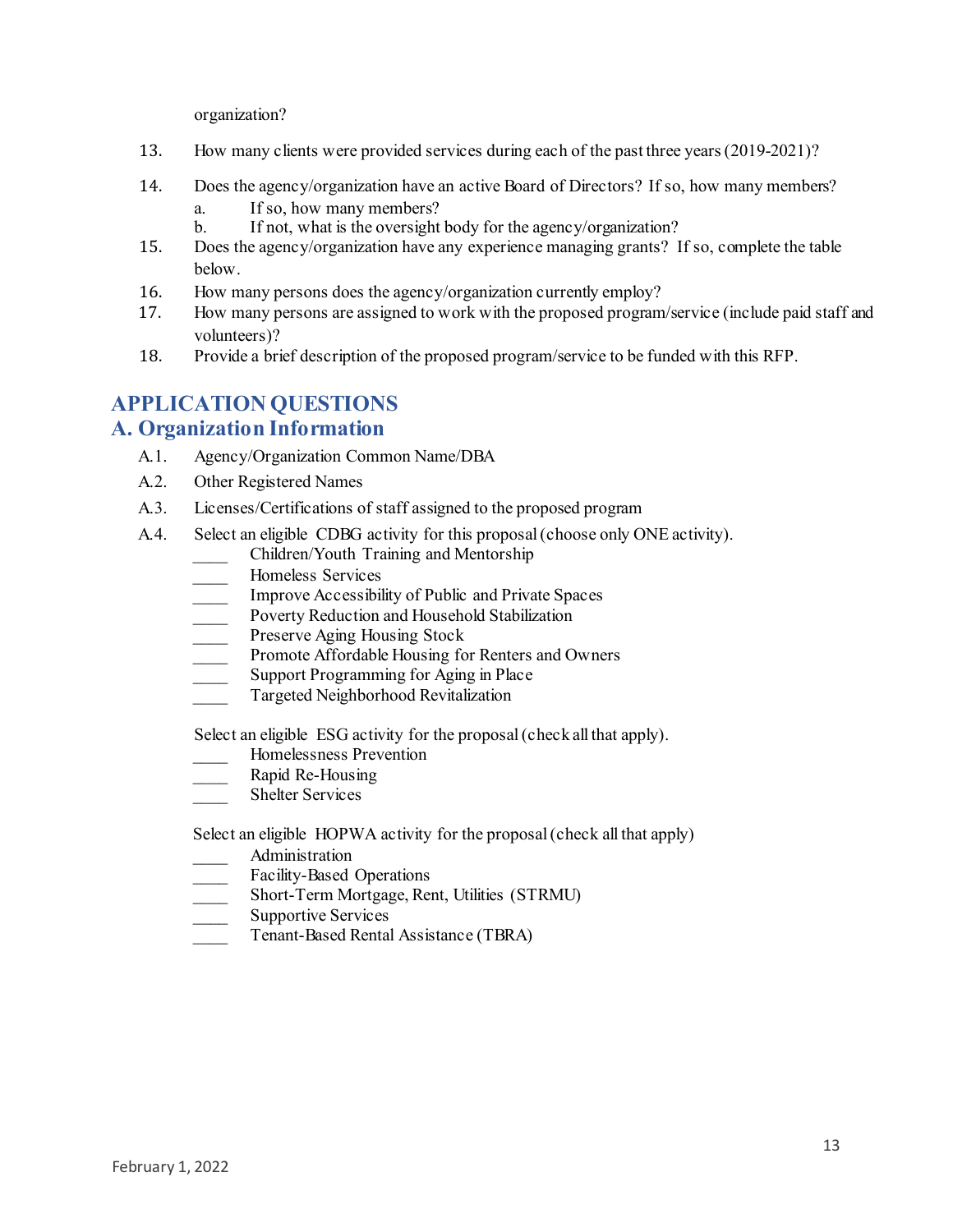#### **B. Program Description**

- B.1. (CDBG Programs ONLY) How will the requested funding result in an increase in serviceor an expansion of services for clients?
- B.2. Child Care Applicants ONLY (Agencies providing programs/services for children ages 0-12years): When and how often does the agency's fee schedule change?
- B.3. Child Care Applicants ONLY (Agencies providing programs/services for children ages 0-12years): Will CDBG funds be used for direct financial subsidies?

Attach a copy of the fee schedule that the agency will use for the 2022-2023 program year.

- B.4. Is this a new program or a continuing program? If it is a continuing program, describe prioryear accomplishments. If it is a new program, describe proposed accomplishments.
- B.5. Who will benefit from this program/service? What is the target population to be served with this proposal? What are the demographics (i.e., age, gender, location/neighborhood,income, etc.)?
- B.6. What types of direct client services will be provided through the proposed program/service?
- B.7. When will the proposed program/service be provided?
- B.8. What are the eligibility requirements for the proposed program/service? What documents are reviewed? a. Attach a sample intake form or a copy of the application used to determine client eligibility.
- B.9. City grant funds will not support 100% of the proposed program or service. Of the total program budget, what amount will the City grant funds represent if funding is awarded?
- B.10. What percent will the City grant funds represent if funding is awarded?
- B.11. How many unduplicated (first-time) clients were served by this program during the previous program year (October 1, 2020 - September 30, 2021)?
- B.12. How many unduplicated clients will be served by this program during the current program year (October 1, 2021 - September 30, 2022)?
- B.13. How many unduplicated clients will be served by this program during the upcoming programyear (October 1, 2022 - September 30, 2023)?
- B.14. Will the proposed program/service serve clients who live outside Fort Worth city limits?
	- a. If yes, how many FortWorth residents were served during the previous programyear (October1, 2020 - September 30, 2021)? How many non-Fort Worth residents were served during theprevious program year (October 1, 2020 - September 30, 2021)?
	- b. If Yes, how many Fort Worth residents are estimated to be served during the current program year (October 1, 2021 - September 30, 2022)? How manynon-Fort Worth residents are estimated to be served during the current program year (October 1, 2021 - September 30, 2022)?
	- c. If Yes, how many Fort Worth residents are estimated to be served during the upcoming program year (October 1, 2022 - September 30, 2023)? How many non-Fort Worth residents are estimated to be served during the upcoming program year (October 1, 2022 - September 30, 2023)?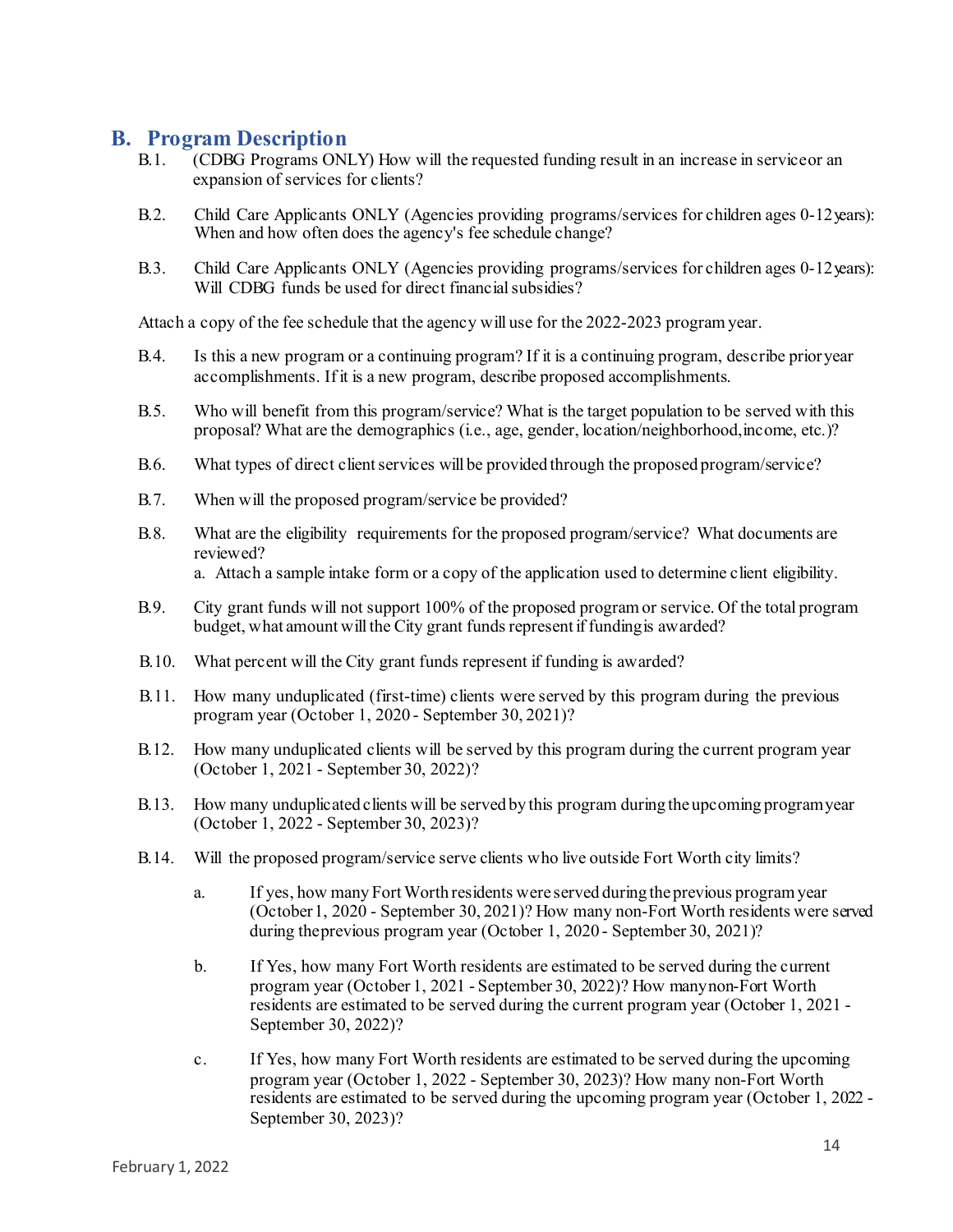B.15. What types of follow up measures are used to assess the program benefit to the client? Describe the process of outcome measurement and programsuccess rate.

#### **C. Board Composition**

C.1. What is the total number of authorized positions for the applicant's Board of Directors or governing body? How many filled positions? How many vacant positions?

| <b>NAME</b> | <b>RACE</b> | <b>ETHNICITY</b> | <b>GENDER</b> |
|-------------|-------------|------------------|---------------|
|             |             |                  |               |
|             |             |                  |               |
|             |             |                  |               |
|             |             |                  |               |

- C.2. Does the applicant have a Board outreach plan or policy?
	- a. If so, provide a copy.
	- b. If not, what steps does the agency take to recruit new Board members?
- C.3. Does the Board outreach plan or policy document any outreach efforts to increase diversity?
- C.4. What measures, if any, has the applicant taken to promote Board diversity (racial/ethnic, gender, geographic, occupational, etc.)?

#### **D. Agency Experience**

- D.1. What experience does the agency and staff have in providing the program/service?
- D.2. How does the proposed program/service accomplish the City Council Consolidated Plan goal selected in Question A.4?
- D.3. What is the community need addressed by the proposed program/service? Provide data to support the need.
- D.4. How does the proposed program/service address the need?
- D.5. What, if any, other agencies provide similar program(s)/service(s)?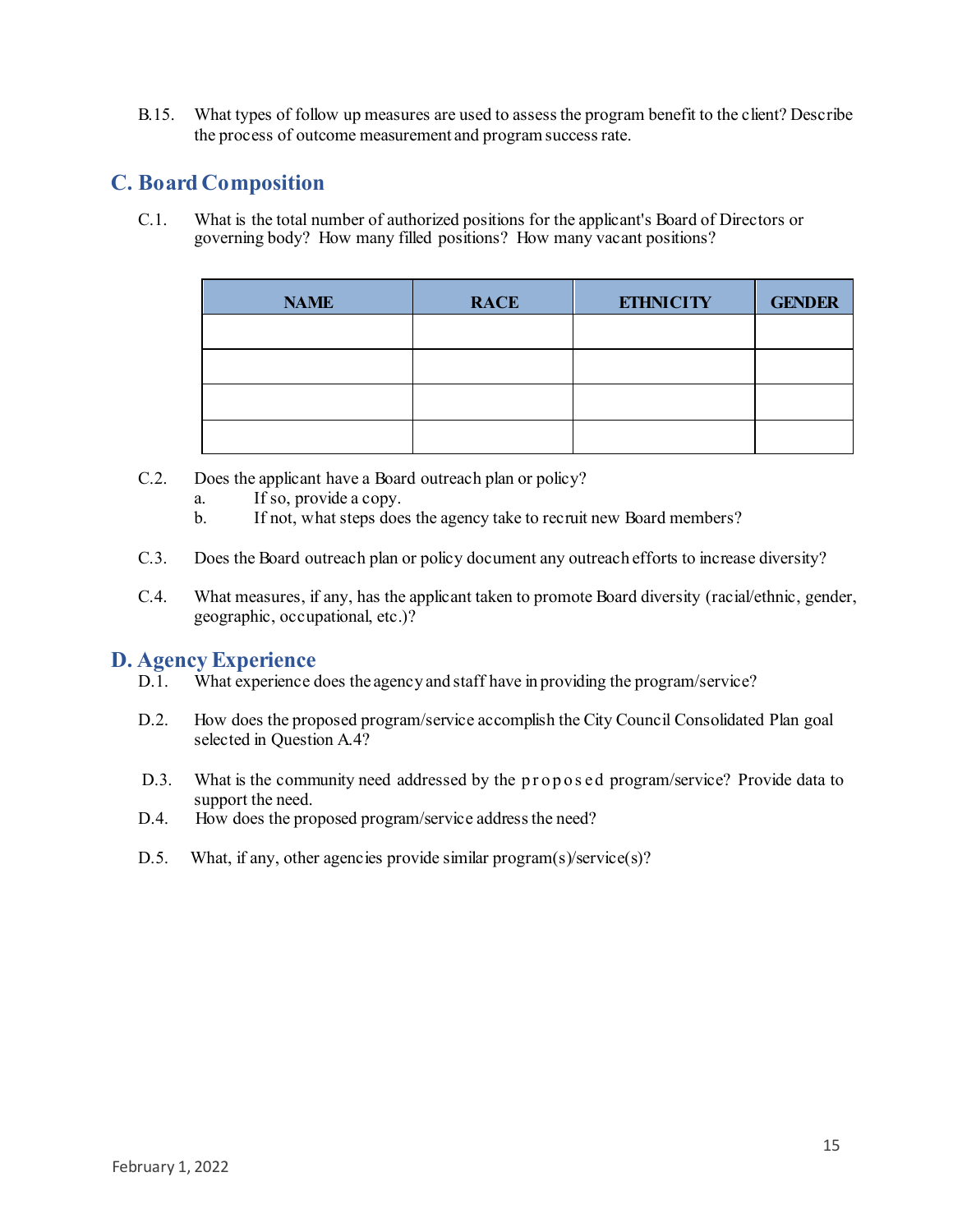D.6. Complete the table below, provide calculations documenting the cost determination for the proposed program.

| <b>Activity/Description</b>            | $({\bf A})$<br><b>Total Estimated</b> | (B)<br># of Clients To | (A/B)<br><b>Estimated Cost</b> |
|----------------------------------------|---------------------------------------|------------------------|--------------------------------|
|                                        | Cost                                  | <b>Be Served</b>       | Per Client                     |
| Personnel                              |                                       |                        |                                |
| Supplies and Services                  |                                       |                        |                                |
| <b>Facility Operations</b>             |                                       |                        |                                |
| Legal                                  |                                       |                        |                                |
| Direct Assistance                      |                                       |                        |                                |
| <b>Supportive Services</b>             |                                       |                        |                                |
| <b>Shelter Operations</b>              |                                       |                        |                                |
| Homeless Prevention                    |                                       |                        |                                |
| Rapid Re-Housing                       |                                       |                        |                                |
| <b>Street Outreach</b>                 |                                       |                        |                                |
| Short-Term Rent or Mortgage Assistance |                                       |                        |                                |
| <b>Tenant-Based Rental Assistance</b>  |                                       |                        |                                |
| <b>TOTAL</b>                           |                                       |                        |                                |

#### **Cost per Client Calculation Table**

D.7. Complete the below table if requesting grant funds for salaries. Attach the job description for each position identified in the worksheet below.

#### **Salary Justification Table**

| <b>Position/Title to</b><br>be Funded | <b>Full Time or</b><br>Part Time | <b>Name</b> | Annual | Salary Rate   Charged to<br>Grant $(\% )$ | Percentage   Cost to Grant |
|---------------------------------------|----------------------------------|-------------|--------|-------------------------------------------|----------------------------|
|                                       |                                  |             |        |                                           |                            |
|                                       |                                  |             |        |                                           |                            |
|                                       |                                  |             |        |                                           |                            |
|                                       |                                  |             |        |                                           |                            |

D.8. Provide a justification for each position charged to the grant, including roles and responsibilities related to the proposed program.

**JOB DESCRIPTIONS** Attach job descriptions for each position to be charged partially or fully to the grant.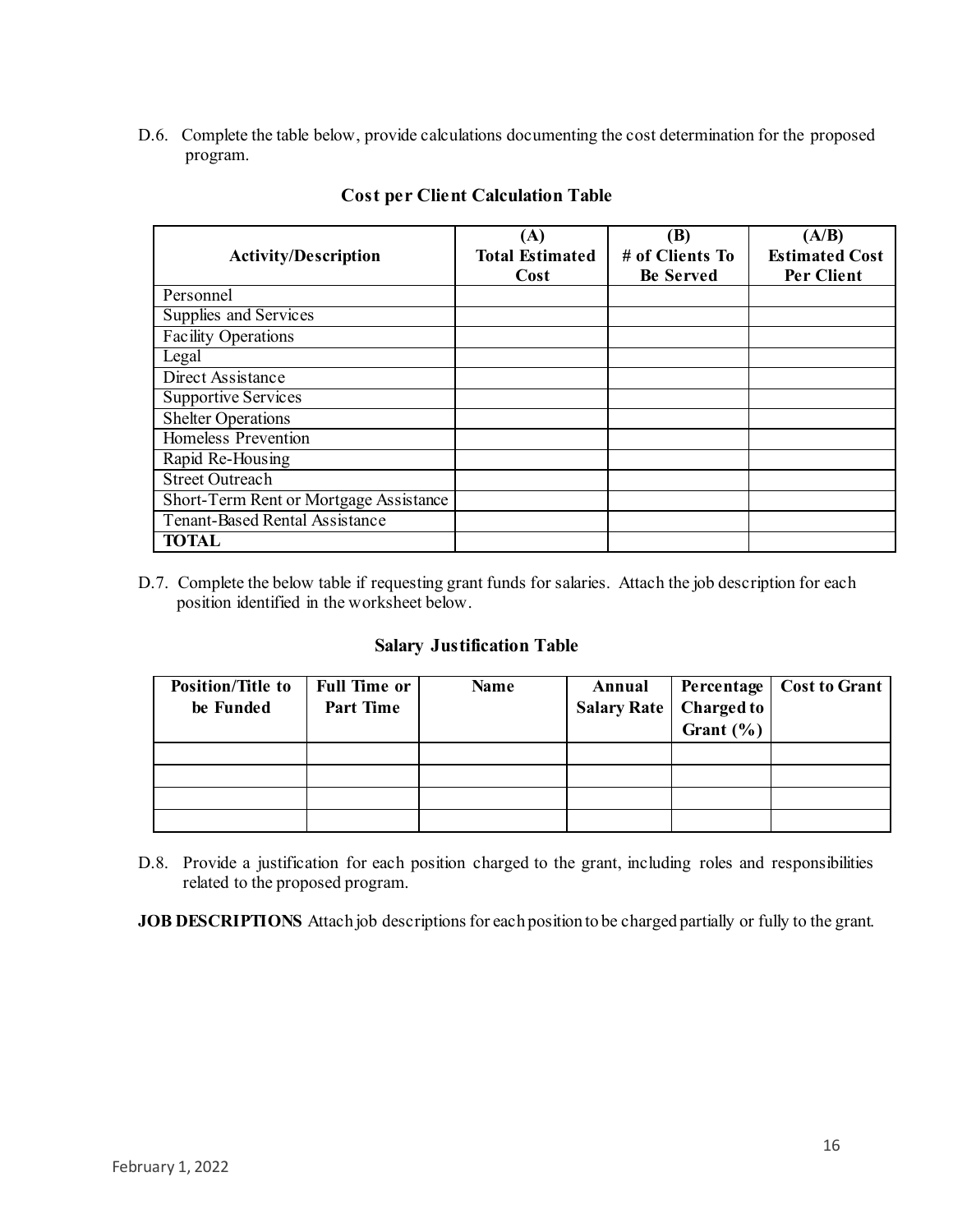#### **E. Financial Capacity/Leveraging**

E.1. If the program/service is partially funded or not funded, will the program/service still be provided?

If so, what impact will have on the number of people to be served and/or the level of service provided? If not, why?

E.2. Does the applicant have any sources of leveraged or required matching funds? If so, complete the below table including the source, type, amount, and documentation verifying these funds.

| <b>Funding Source</b> | Amount | <b>Funding Type</b> |
|-----------------------|--------|---------------------|
|                       |        |                     |
|                       |        |                     |
|                       |        |                     |
|                       |        |                     |

If the agency has any leverage funds, provide supporting documentation (i.e., award letters, grant agreements, donation receipts, etc.)

If not, provide an explanation describing any efforts, if any, to seek leveraging or matching funds.

- E.3. Financial Capacity Table
- Using the table below, provide the agency's combined beginning and ending monthly balances for ALL operating accounts, and the agency's total monthly expenses for the months of January 2021 through December 2021. Attach supporting information to include bank letter(s), bank statement(s), lines of credit, or similar documentation on any other unrestricted accounts that can be accessed to pay program operational expenses.

| Month/Year    | <b>Beginning</b><br><b>Balance</b> | <b>Ending Balance</b> | <b>Total Expenses</b> |
|---------------|------------------------------------|-----------------------|-----------------------|
|               |                                    |                       |                       |
| Jan 2021      |                                    |                       |                       |
| Feb 2021      |                                    |                       |                       |
| Mar 2021      |                                    |                       |                       |
| Apr 2021      |                                    |                       |                       |
| May 2021      |                                    |                       |                       |
| Jun 2021      |                                    |                       |                       |
| Jul 2021      |                                    |                       |                       |
| Aug 2021      |                                    |                       |                       |
| Sep 2021      |                                    |                       |                       |
| Oct 2021      |                                    |                       |                       |
| Nov 2021      |                                    |                       |                       |
| Dec 2021      |                                    |                       |                       |
| <b>TOTALS</b> |                                    |                       |                       |

E.4. Complete the (CDBG/ESG/HOPWA) Annual Program Budget and Funds

E.5. Provide a Budget Narrative explaining how the grant dollars will be used.

E.6. ESG Match Table (ESG Applicants ONLY)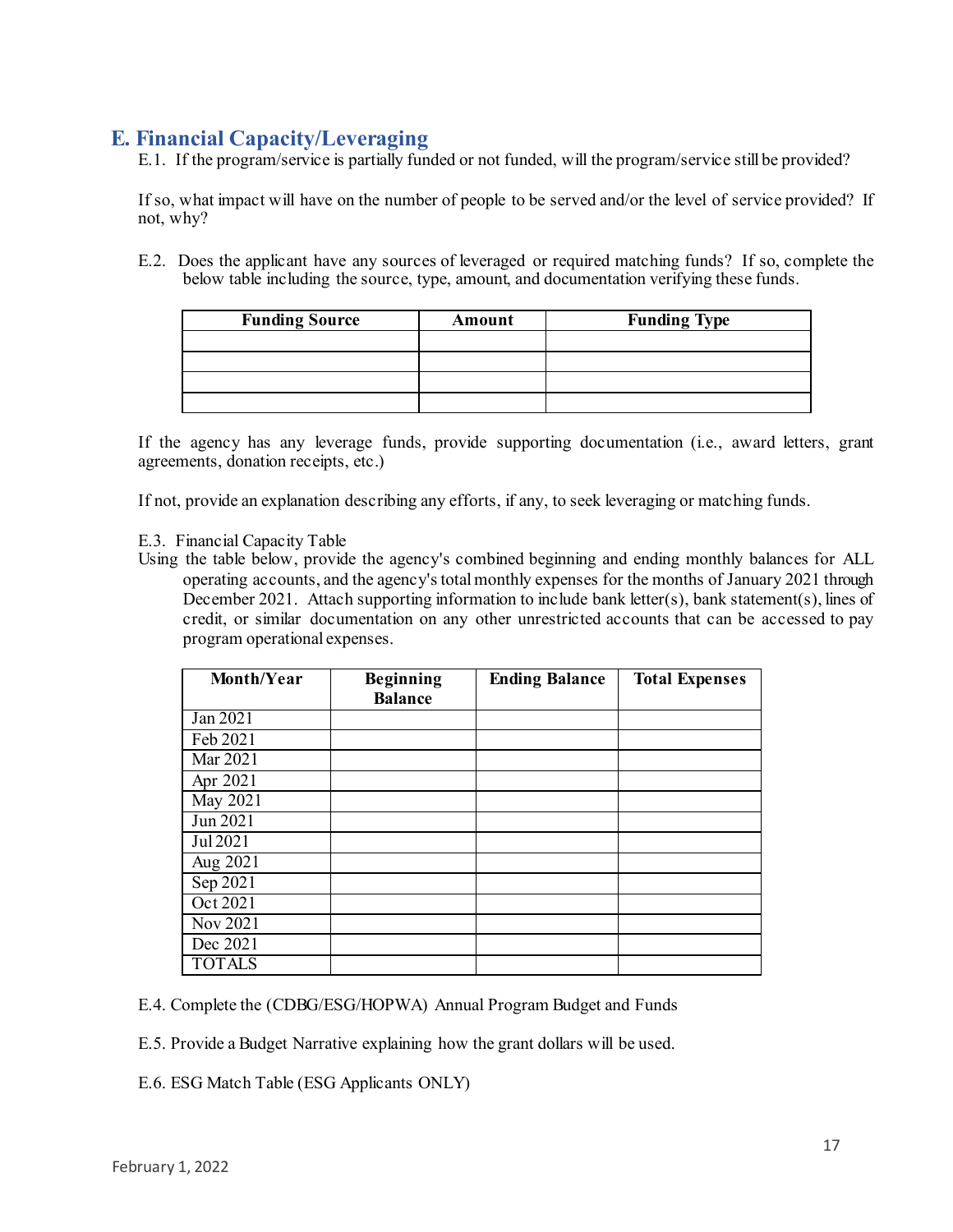#### **F. Compliance and Auditing**

- F.1. During the past three grant years (October 1, 2018 September 30, 2021), has the agency received any federal or state grant funds?
- F.2. During the past three grant years (October 1, 2018 September 30, 2021), has the agency been monitored or audited by any of the awarding agencies of federal or state grant funds it administers? If so, were there any findings or concerns? Provide the monitoring or review letters and any responses from the agency.
- F.3. During the past three grant years (October 1, 2018 September 30, 2021), has the agency had an external audit? If so, were there any findings or concerns? Provide the most recently conducted audit review or financial statement review.

**AUDIT REVIEW/FINANCIAL STATEMENT REVIEW:** Attach a copy of the most recently conducted program audit and/or financial statement review. If unavailable, provide an explanation.

#### **G. Supporting Documents**

The following documents need to be submitted with the RFP application (as applicable):

- Section 504 Self-Evaluation & Questionnaire\*
- PSA RFP Self-Certification\*
- Grant Specific Questionnaire (CDBG/ESG/HOPWA)\*
- Annual Program Budget and Funds Request (CDBG/ESG/HOPWA)\*
- Organizational Chart\*
- Staff Resumes
- Job Descriptions
- Licenses/Certifications
- Annual Organization Budget<sup>\*</sup>
- Board Outreach Plan/Policy
- Performance/Financial Reports
- Bank Statements\*
- $\bullet$  Form 990
- Form 1295 Certificate of Interested Parties\*
- Agency Official Logo\*
- Agency Program Pictures\*
- Intake Form/Application
- Fee Schedule (Child Care Agencies ONLY)

#### *\*required for ALL applicants*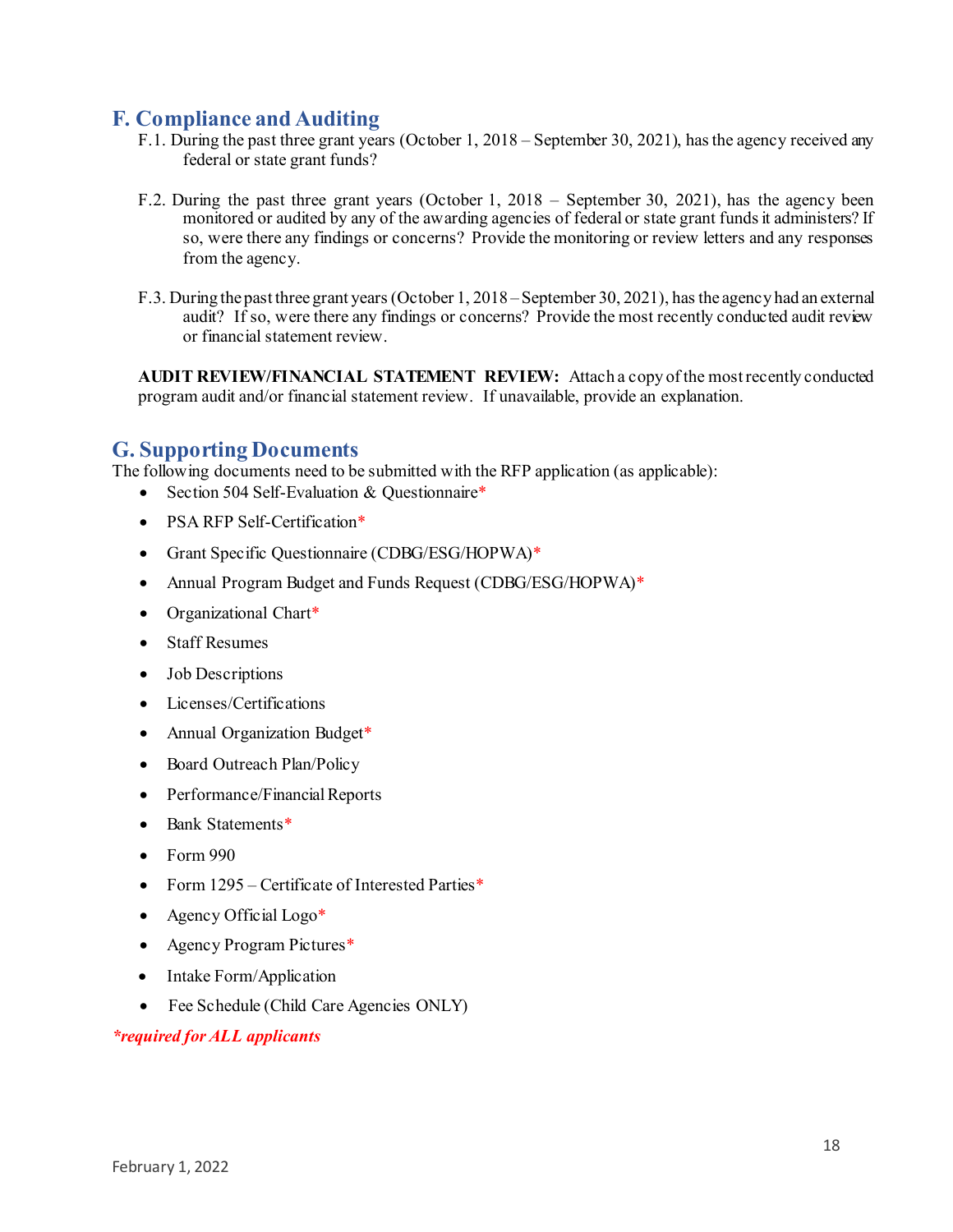#### **Evaluation Factors**

Proposals will be rated and may be awarded up to **100 points** based on the criteria described below. Responses that are incomplete or that propose ineligible activities will be rejected. Proposers must provide narratives that fully respond to questions related to the following evaluative factors.

| <b>Organizational Capacity and Experience (20 pts.)</b>                                                                                                                                                            |
|--------------------------------------------------------------------------------------------------------------------------------------------------------------------------------------------------------------------|
| Experience in a field similar to the proposed program (5 pts.)                                                                                                                                                     |
| Applicant has documented prior grants management experience; including City of Fort Worth, other<br>local, state, and/or federal grants (5 pts.)                                                                   |
| Agency board diversity closely resembles demographic makeup of City population; additional points<br>for clear written policy to increase/maintain diversity (5 pts.)                                              |
| Agency provides a detailed plan to collect community/client feedback, including<br>assessment/utilization of feedback (5 pts.)                                                                                     |
| <b>Project Information (10 pts.)</b>                                                                                                                                                                               |
| Proposal identifies the population/area served and program location(s) $(5 \text{ pts.})$                                                                                                                          |
| Describes need for the program, the services to be provided and schedule of work (5 pts.)                                                                                                                          |
| <b>Project Results (20 pts.)</b>                                                                                                                                                                                   |
| Clear description of how program meets goal(s) of $2018-2022$ Consolidated Plan (10 pts.)                                                                                                                          |
| Clearly defined objectives focusing on results and measurable outcomes vs. only program<br>activities and numbers served. (10 pts.)                                                                                |
| <b>Fiscal Capacity (25 pts.)</b>                                                                                                                                                                                   |
| Clear plan for continuation of program without grant funds, including identification of funding<br>sources that will replace grant funds (5 pts.)                                                                  |
| Applicant maximizes financial, staff and volunteer resources and in-kind donations to provide<br>services to clients (10 pts.)                                                                                     |
| Financial Sustainability/Capacity (10 pts.)                                                                                                                                                                        |
| Program Compliance (25 pts.)                                                                                                                                                                                       |
| If previously funded within the past three years through City of Fort Worth PSA RFP: Applicant has<br>a strong record in managing previous HUD funds and maintaining regulatory compliance. (10 pts.)<br><b>OR</b> |

*If not previously funded* within the past three years through City of Fort Worth PSA RFP: Applicant has performed well in managing grants from other funders for the program or a similar program. (10) pts.)

<span id="page-18-0"></span>Applicant has demonstrated administrative and organizational capacity to implementproposed program or continue existing program. (15 pts.)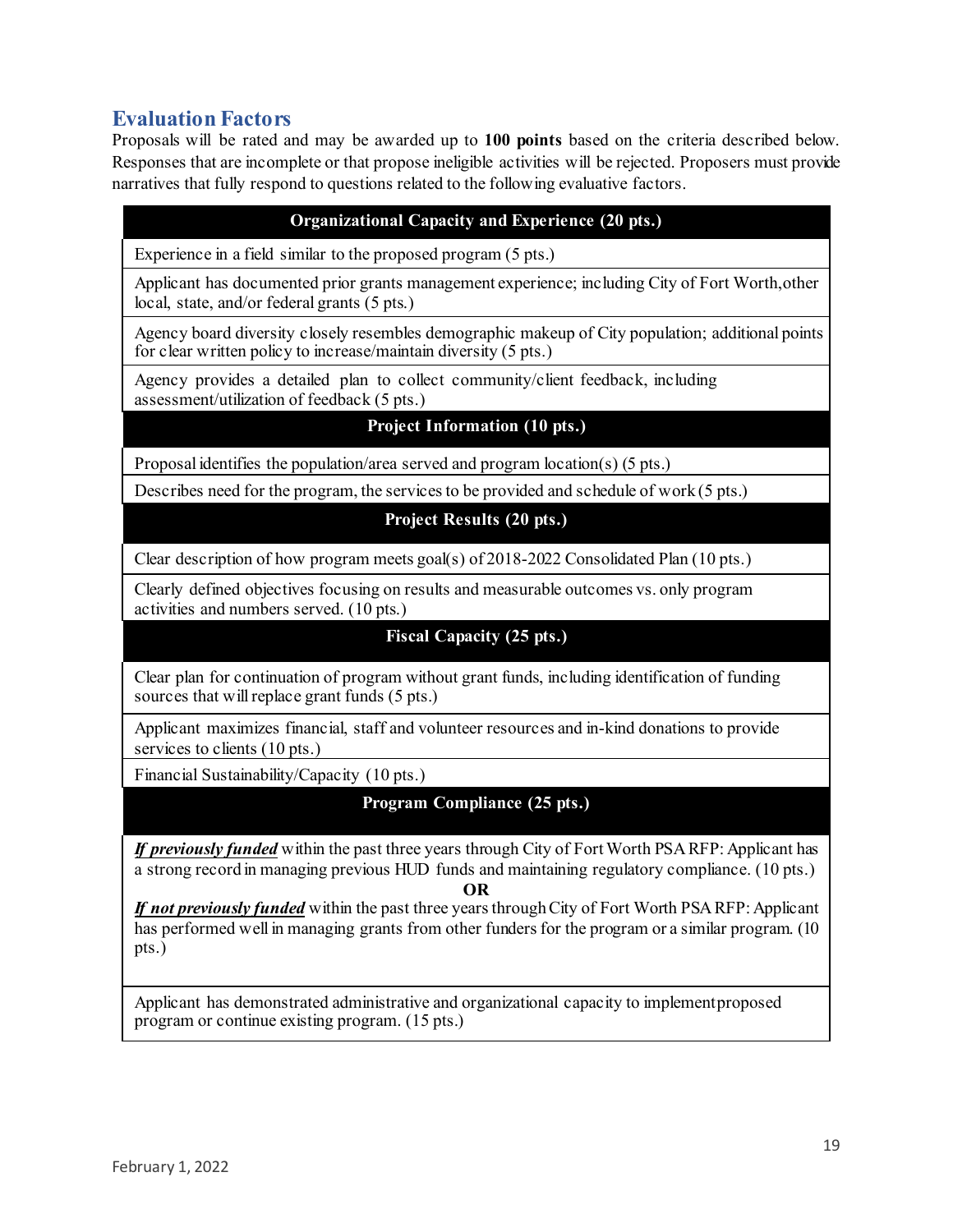## **Submission Requirements**

Responses not meeting the requirements of this RFP, or which are ambiguous or incomplete, will be rejected.

Proposals shall be limited to this form plus any requested attachments. Any information attached but not requested will not be considered.

Any alteration or modification of the RFP will result in disqualification from consideration forfunding.

### <span id="page-19-0"></span>**Withdrawal of Proposals**

A representative of the Proposer may withdraw a Proposal at any time prior to the RFP submission deadline by providing a written statement to Senior Planner Sharon Burkley. Contact information ofMs. Burkley is provided at the beginning of this RFP document.

#### <span id="page-19-1"></span>**Other Requirements**

All proposals and programs awarded funding through this RFP must adhere to all applicable federal, state, and local laws and regulations including, but not limited to, the following:

- Title VI of Civil Rights Act of 1964 (42 USC 2000d *et seq.*)
- Title VIII of Civil Rights Act of 1968 (42 USC 3601 *et seq.*)
- Executive Orders 11063 and 11246, as amended by Executive Orders 11375 and 12086 andas supplemented by 41 CFR Part 60.
- The Age Discrimination in Employment Act of 1967 (29 USC *et seq.*).
- The Age Discrimination Act of 1975 (42 USC 6101 *et seq.*).
- Section 504 of the Rehabilitation Act of 1973 (29 USC 794 *et seq.*) and 24 CFR Part 8. Prohibits recipients of Federal funds from excluding any qualified persons from participating or receiving benefit from, any federally funded program or activity based solely on his or her disability. In an effort to strengthen compliance with this part, the City of Fort Worth will be holding a Section 504 Technical Assistance Workshop once funds have been awarded. The City will also require all Agencies that are awarded funds through this RFP process to complete and submit a selfevaluation form to ensure compliance with this part. Subsequently the City may conduct random monitoring to ensure compliance with this part.
- National Environmental Policy Act of 1969, as amended, 42 USC 4321 *et seq.* ("NEPA") and the related authorities listed 24 CFR Part 58.
- The Clean Air Act, as amended, (42 USC 7401 *et seq.*), the Clean Water Act of 1977, as amended (33 USC 1251 *et seq.*) and the related EPA regulations at 40 CFR Part 15, as amended from time to time, and Executive Order 11738. In no event shall any amount of theassistance provided under this Contract be utilized with respect to a facility that has given rise to a conviction under the Clean Air Act or the Clean Water Act.
- Immigration Reform and Control Act of 1986 (8 USC 1101 *et seq.*) specifically including the provisions requiring employer verifications of legal status of its employees.
- The Americans with Disabilities Act of 1990, as amended, (42 USC 12101 *et seq.*), the Architectural Barriers Act of 1968, as amended, (42 USC 4151 *et seq.*), and the Uniform Federal Accessibility Standards, 24 CFR Part 40, Appendix A.
- Drug Free Workplace Act of 1988 (41 USC 701 *et seq.*) and 24 CFR part 23, Subpart F.
- Davis-Bacon and related Acts. The Wage and Hour Division of the U.S. Department of Labor determines prevailing wage rates to be paid on federally funded or assisted construction projects may apply.
- Uniform Relocation Assistance and Real Property Acquisition Policies Act of 1970, as Amended